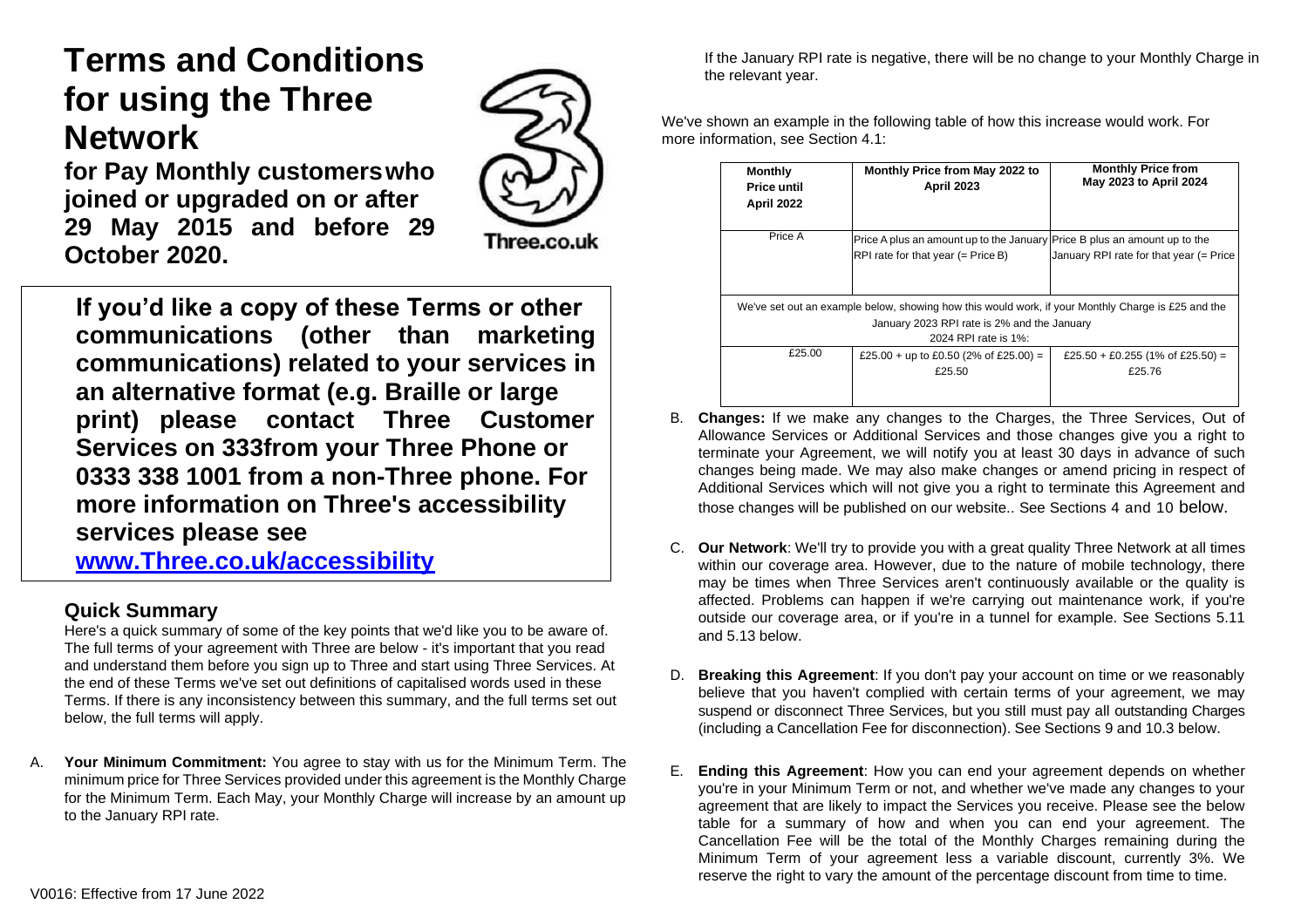|                                                                                                                                                                                                            | Notice Period                                                                                                                                                                                    | What to Do?                                     | <b>Charges Payable</b>                                                                                                                                                               |
|------------------------------------------------------------------------------------------------------------------------------------------------------------------------------------------------------------|--------------------------------------------------------------------------------------------------------------------------------------------------------------------------------------------------|-------------------------------------------------|--------------------------------------------------------------------------------------------------------------------------------------------------------------------------------------|
| When you wish to end<br>your agreement                                                                                                                                                                     |                                                                                                                                                                                                  |                                                 |                                                                                                                                                                                      |
| <b>During the Returns</b><br>Period (please note, if<br>you buy from a Three<br>Retail store, unless you<br>have purchased Home<br>Broadband, you cannot<br>return your device if you<br>change your mind) | Your agreement will end<br>when you notify us, or if you<br>have a Device to return to<br>us, when we receive that<br>Device in in accordance with<br>the Returns Policy<br>(whichever is later) | Contact<br>Three<br>Customer<br>Services        | Charges for Three<br>Services used.<br>Charges for damage or for any<br>loss of value to the goods, as a<br>result of nonessential use, in<br>accordance with the Returns<br>Policy. |
| <b>During your Minimum</b><br>Term (but outside of any<br><b>Returns Period)</b>                                                                                                                           | You can end your agreement<br>at any time, on 30 days'<br>notice.                                                                                                                                | Contact<br>Three<br>Customer<br><b>Services</b> | All outstanding<br>Charges payable plus your<br>Cancellation Fee.                                                                                                                    |
| Outside of your Minimum notice.<br>Term/if you have no<br><b>Minimum Term</b>                                                                                                                              | You can end your agreement<br>at any time, on 30 days'                                                                                                                                           | Contact<br>Three<br>Customer<br><b>Services</b> | All outstanding<br>Charges payable                                                                                                                                                   |
| We may notify you that<br>we are making a change<br>to the Services you<br>receive, and that if such<br>changes are not<br>acceptable to you, you<br>may terminate your<br>Agreement.                      | Your can end your<br>Agreement in accordance<br>with the terms of the notice<br>we send you                                                                                                      | Contact<br>Three<br>Customer<br>Services        | All outstanding<br>Charges payable                                                                                                                                                   |

The Cancellation Fee will be the total of the Monthly Charges remaining during the Minimum Term of your agreement less a variable discount, currently 3%. We reserve the right to vary the amount of the percentage discount from time to time.

F. **Your Information:** You agree that we can process your information which we collect and / or which you give to us during any sales or registration process, for a number of purposes, including, but not limited to, opening and managing an account for Three Services, to deliver products and services ordered by you, for credit checking and fraud prevention, and for product analysis and direct marketing (subject to your preferences). See Section 13 below.

# **Your Pay Monthly Terms in full**

### **1. Who's who and what'swhat**

1.1 When we say:

(a) 'we', 'us' or 'our', we mean Hutchison 3G UK Limited, trading as 'Three', (company number 03885486), with its registered address at 450 Longwater Avenue, Green Park, Reading, Berkshire, RG2 6GF;

- (b) 'you' or 'your', we mean you, our customer whose name appears on the Welcome Letter;
- (c) 'agreement', we mean your agreement with us for the supply of Three Services. Section 2.1 explains what terms make up your agreement.
- 1.2 We've set out at the end of these Terms definitions of the capitalised words we use in these Terms.

### **2. About your agreement**

- 2.1 Your agreement is made up of these Terms and your Package (as set out in our Price Guide), along with any other terms laid down in additional Three Services. Additional terms may apply to any promotional or special offers.
- 2.2 Your agreement is personal to you. Unless we give you permission, you can't pass your rights or responsibilities to anyone else - even if we give you more than one SIM or eSIM Profile or you give your Device to others. It's your responsibility to make sure the SIMs or eSIM Profiles are only used to access Three Services as allowed under this agreement.
- 2.3 This agreement doesn't cover:

(a) any products or services you buy while using Three Services;or (b) the supply of your Device.

### **3. When your agreement starts**

3.1 Your agreement for the provision of Three Services, starts when we Connect you to Three. By inserting your SIM or by scanning or otherwise entering the activation code from your eSIM QR Code you're expressly requesting that we provide you with the Three Services. For existing customers who have upgraded with us by signing up to a new agreement for a new Minimum Term, your new agreement will start on the day we accept your new request for Three Services, unless we agree an alternative date with you.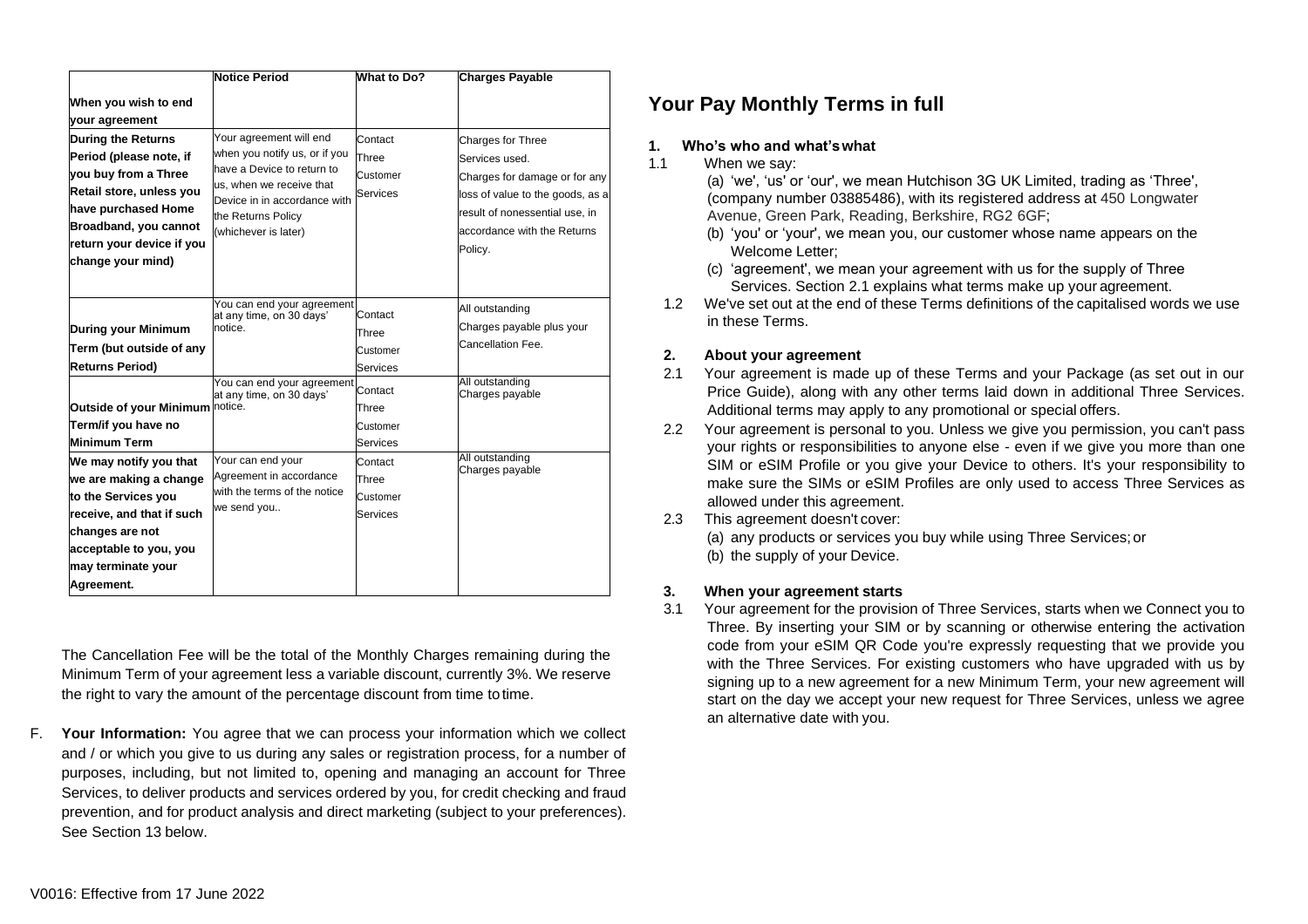- 3.2 If you signed up to your new agreement through **Three.co.uk** or **Three Telesales** or **Three Customer Services** or if you have purchased Three Home Broadband through a Three retail store you may cancel your agreement within the Returns Period. If you use Three Services before you cancel you will be charged for them. Please remember that it can take up to 3 months for some international and Premium Services to be applied to your bill. Please see our Returns Policy at **Three.co.uk/Returns** for more information.
- 3.3 If your Package has a Minimum Term, you agree to remain Connected to Three for that Minimum Term. You have limited rights to end the agreement during the Minimum Term as set out in Section 10. If your Package doesn't have a Minimum Term, or your Minimum Term has ended, we'll supply you with Three Services until either of us chooses to end the agreement in any of the ways set out in Section 10.

### **4. Changes to your agreement or prices**

- 4.1 Your Monthly Charge will be subject to an annual increase by an amount up to the RPI Rate. The annual increase will first appear on your May bill. We will publish the RPI Rate on our website as soon as it's available. If the RPI Rate is negative, there will be no change to your Monthly Charge.
- 4.2 In addition to Section 4.1, we may change any of the terms of your agreement, including our Packages or Charges, as follows:
	- (a) we may discontinue or amend your Package or the Three Services in which case we will let you know no less than 30 days in advance (unless otherwise provided in this Agreement);
	- (b) we may need to change or introduce new Charges in respect of our Outside of Allowance Services, or Ancillary Services;
	- (c) we may need to change or introduce new Charges in respect of Additional Services or Add-ons and will publish any changes on the Three website. If any Add-ons effected have a recurring Charge, we'll let you know at least fourteen (14) days before the Charge changes;;
	- (d) where permitted or required to comply with law or regulation;
	- (e) as a result of any changes to services or increases in charges imposed on us by third parties e.g. changes to roaming costs or international call costs, where such changes are related to the costs/price increases charged to us by wholesale partners or providers; and/or;
	- (f) where a change is, in our reasonable determination, required to maintain or improve the quality or security of the Three Services.
- 4.3 Other than in respect of:
	- (a) a change to your monthly Charge in accordance with Section 4.1;
	- (b) changes under Section 4.2(e) (unless you are materially disadvantaged by such changes and we notify you in accordance with Section 4.4);
	- (c) changes to Ancillary Services which you have not opted to receive; or
	- (d) changes to an Additional Service or Add-on which is offered as an optional service for a minimum term of no more than 30 days;

where any proposed changes to the Agreement impact the Three Services you receive from us are not:

(a) exclusively for your benefit:

### V0016: Effective from 17 June 2022

(b) of a purely administrative nature that has no negative effect on you: or (c) directly imposed by law e.g. changes to VAT;

we will notify you of such proposed changes at least 30 days in advance of the proposed changes taking place.

- 4.4 Where we make changes under Section 4.2(e) which, in our reasonable determination are likely to materially disadvantage you, we will notify you of such proposed changes at least 30 days in advance of such proposed changes taking place (which shall be no more frequently than once per month).
- 4.5 Subject to Section 4.6 below, where we have provided you with notice under Section 4.3 or 4.4 above, you can, following receipt of any such notice and if such proposed changes are not acceptable to you, terminate your Agreement by giving notice to Three Customer Services or chose to switch providers within that 30 day notice period.
- 4.6 If you carry on using Three Services after the 30 day notice period provided in accordance with Section 4.3 or 4.4, you will be deemed to have accepted the change, and will not be able to subsequently terminate the Agreement.
- 4.7 If you terminate the Agreement in accordance with Section 4.5 during the 30 day notice period provided by Three, no Cancellation Fee will be applicable to such termination by you. If you terminate the Agreement for any other reason during the Minimum Term, a Cancellation Fee may be payable (as detailed in Section 11.2).

### **5. What we'll provide toyou**

### **A Three Phone number and SIM or eSIM Profile**

- 5.1 We'll open an account for you and provide you with a SIM or eSIM Profile and a Three phone number.
- 5.2 We own each SIM and eSIM Profile, which remain our property at all times. You're being allowed to use the SIM or eSIM Profile by us on a limited licence to allow you to access Three Services.
- 5.3 Each SIM or eSIM Profile can only be used in Devices which are authorised by us for Connection to the Three Network. If you try to use the SIM in another device, it may damage the device and affect your usage (including making emergency calls). In these instances, we're not responsible for any such damage or usage problems.
- 5.4 You can move your existing phone number to Three. First, you need to ask your previous mobile network operator for your PAC, and then you will need to give your PAC to us. Once we've checked the details of your request, we'll tell you the date when your phone number will be moved to Three. If the move is delayed and the delay is our fault, you may be entitled to compensation in the form of a one-off reimbursement of a portion of your Charges.
- 5.5 You can move your Three phone number to another mobile network operator. First, you need to ask us for your PAC. Once we've checked the details of your request, we'll give you your PAC which must be used within the time specified. Your Three Services will be discontinued once your number has been successfully transferred. If you move your Three phone number to another mobile network operator within your Minimum Term (if you have one), you must pay us all the Charges you owe, plus any Cancellation Fee for your Package.

### **Three Services**

5.6 Once you're Connected to Three we'll provide you with access to Three Services.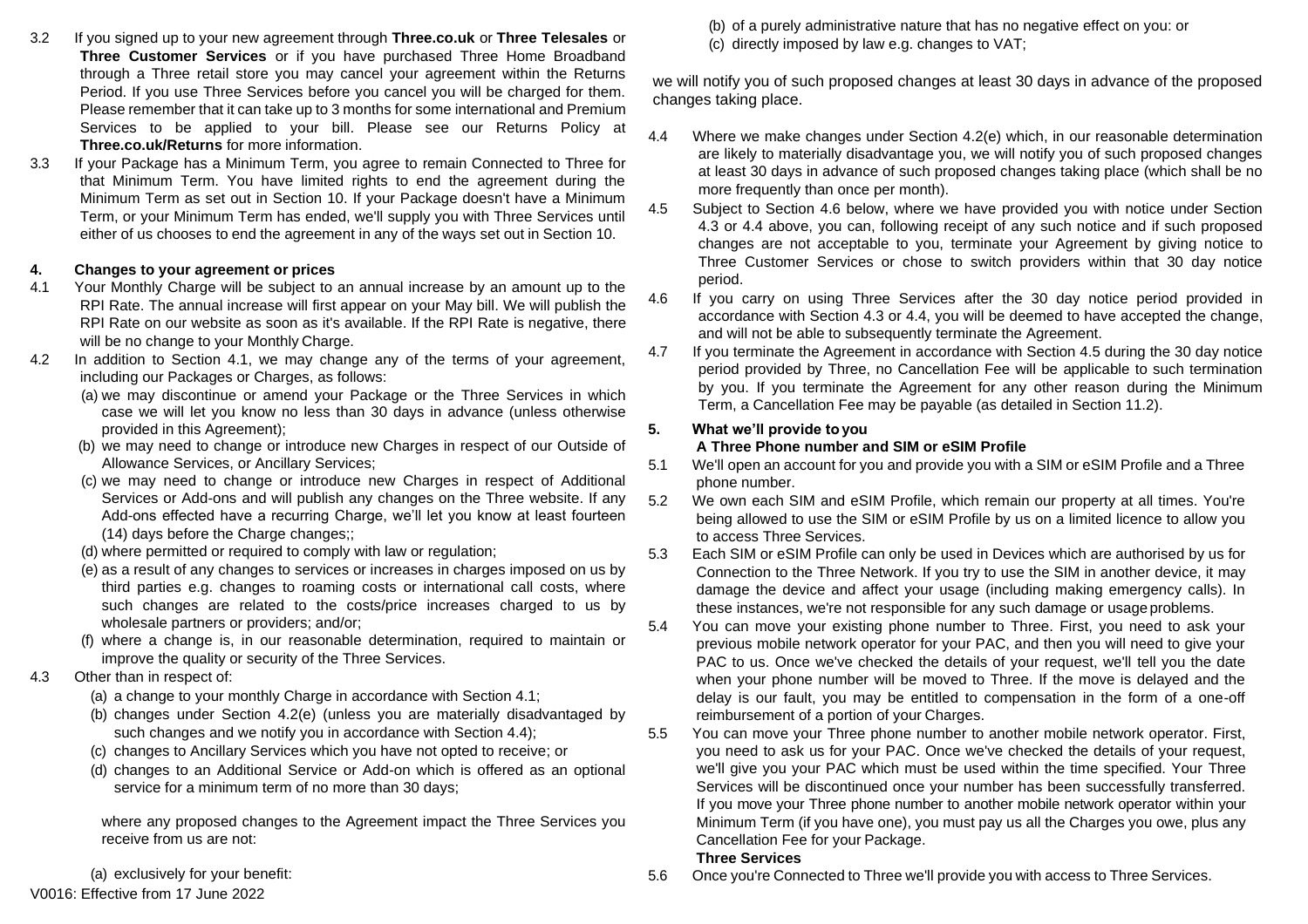- 5.7 You may also be able to upload and send your own content using Three Services. You grant us an irrevocable, royalty free, perpetual and worldwide licence to store, transmit or otherwise deal with any content you upload on Three Services.
- 5.8 We:
	- (a) may change or withdraw some, or part, of Three Services from time to time. This may be because of changing technologies, obsolescence, new or different product features, changing content providers or the need to remove, replace or change content. Depending on the changes that we make, you may have a rightto end this agreement, as explained in Sections 4 and 10.
	- (b) may also determine how Three Services are presented and delivered to the Device or are otherwise made available to you. We can change the way they are presented, delivered or otherwise made available to you at any time;
	- (c) may deploy traffic management measures, known collectively as TrafficSense™, across the Three Network to protect the network and to ensure an enjoyable internet experience for the vast majority of our customers. For details see Three.co.uk/trafficsense. We reserve the right to review and amend any such measures from time to time.

### **5.9 Access to the Emergency Services**

- (a) You can make free calls to emergency services from your Phone in the UK by calling **999** or **112**. When you're outside of Three's coverage area in the UK, your Phone will try to locate another mobile network so that you can try to contact the emergency services (however, neither your mobile phone number nor your Location Data will be transmitted to the emergency services in these circumstances). If you need to contact the emergency services while you're roaming abroad, you will need to call **112** (this number is recognised by most mobile operators worldwide) or the local emergency services number if different (however, neither your phone number nor your Location Data will be transmitted to the emergency services in these circumstances). Emergency service calls can't be made using Skype (or certain other voice over IP services)on your Phone. If you want to call the emergency services, you will need to make a normal voice call from your Phone.
- (b) If you want to call the emergency services with our WiFi Calling service, please note that your call may be interrupted or end if you have a power cut or your internet connection fails. If you are having problems connecting with WiFi you may wish to use a mobile or fixed network connection (instead of WiFi) and/or register (and keep us up to date) on the address where you plan to use our WiFi calling services (so we have your latest location information to hand for emergency organisations in case of an emergency). You may also be asked to confirm or provide your location when making an emergency call (to help emergency organisations identify the services you need). Please also note that emergency service calls can't be made using Skype on your Phone.
- (c) If you have difficulties hearing or are speech impaired and you need emergency assistance, you can send a text message with details of your location to **999** or **112**. The text will be converted and passed to the appropriate emergency service but you will need to register your Phone before you can use this service. Details on how to do this are available [at](http://www.emergencysms.org.uk/) [www.emergencysms.org.uk](http://www.emergencysms.org.uk/)
- (d) If you have a Device, other than a phone, such as a Tablet, which is capable of making telephone calls, you may be able to use this to make free calls to emergency services in the UK by calling **999** or **112**, however your Location Data may not be transmitted to the emergency services in these circumstances.
- (e) If you have a Device that operates on Android operating system 2.3 and above, on calling **999** or **112** while in the UK and connected via the Three Network, your Location Data may be automatically transmitted to the emergency services to help them locate you in an emergency.

### **5.10 Coverage and network speeds**

- 5.11.1 We'll always try to make Three Services available to you. However, there may be areas where you don't have access to all Three Services or where coverage is otherwise limited or unavailable or network speeds are slower than expected. For more information about coverage see Three.co.uk/coverage
- 5.11.2 The data speeds that you'll experience on our network will vary due to a number of factors including your distance from the nearest mast, your location in a building, local geography, congestion and the type of equipment that you're using - for example, you'll only be able to enjoy 4G speeds if you're in a 4G coverage area and using a 4G device.

### **Broadband speeds**

- 5.12.1 Our advertised and estimated maximum upload and download speeds for our broadband internet services, provided as part of the Three Services, are set out in our estimated broadband speeds table, available at: [www.three.co.uk/broadband](http://www.three.co.uk/broadband-speeds)[speeds](http://www.three.co.uk/broadband-speeds)
- 5.12.2 We do not guarantee that our broadband service will achieve any specific speeds. The speeds achieved by our broadband service will depend on factors such as your geographic location, the type of walls and windows in your building, the number of people using the network, the external environment, and the correct setup of your hub.
- 5.12.3 We may implement measures to manage the traffic across our network in exceptional circumstances to prevent impending network congestion and/or mitigation the effects of any exceptional or temporary network congestion. We may also implement traffic management measures in order to meet our legal obligations, preserve the integrity and security of our networks, services, or terminal equipment, or to provide you with any particular services you have requested. For more information on traffic management on our network, please visit: [http://support.three.co.uk/mobiledocs/Support/Signal\\_and\\_coverage/our\\_network/Tr](http://support.three.co.uk/mobiledocs/Support/Signal_and_coverage/our_network/TrafficSense_facts_document.pdf) [afficSense\\_facts\\_document.pdf](http://support.three.co.uk/mobiledocs/Support/Signal_and_coverage/our_network/TrafficSense_facts_document.pdf)
- 5.12.4 The variability of the download and upload speeds achieved, and the technology used to access the broadband services, may affect your experience of our services and your ability to access and distribute information and content, and use and provide applications and services.
- 5.12.5 In the event that you experience continuous or regularly recurring disruption to the broadband services you may be entitled to a price reduction based upon the period of the disruption, in accordance with Section 5.13 Disruption to Three Services.

### 5.12 **Disruption to Three Services**

5.13.1 Due to the nature of mobile technology, there may be situations when Three Services

V0016: Effective from 17 June 2022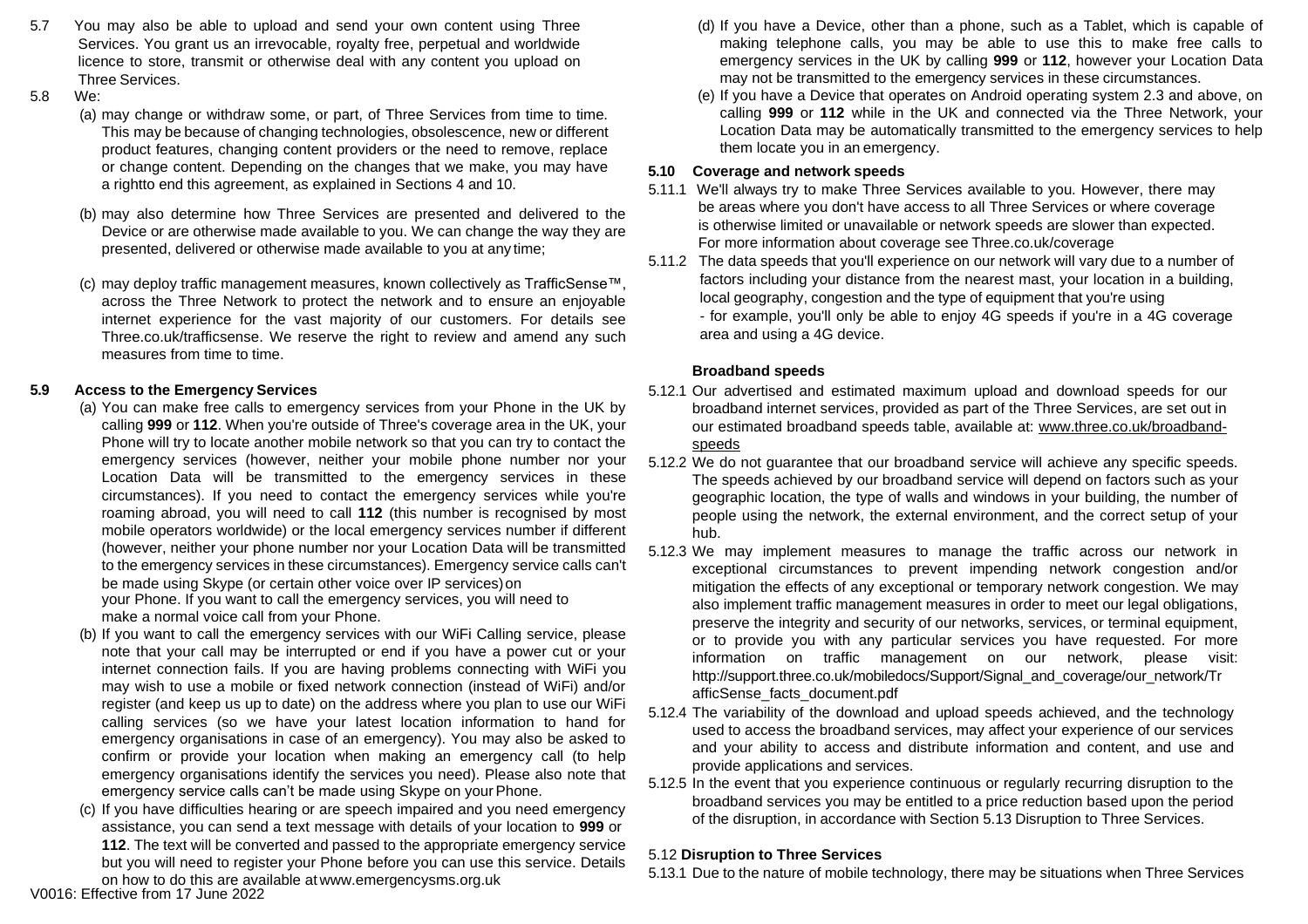aren't always available, or the quality or network speeds are affected and so we cannot guarantee continuous fault-free service. For example:

- (a) when we need to perform upgrading, maintenance or other work on the Three Network or Three Services;
- (b) when you move outside Three's 3G or 4G service area while you're on a call (in this case calls may end) or using data (in this case, your connection may be lost);
- (c) when you're in areas not covered by the Three Network. In this case, Three Services relies on other operators' networks, over which we have no control; and
- (d) because of factors outside our control, such as the features or functionality of your Device, legal or regulatory requirements, lack of capacity, interruptions to Three Services from other suppliers, faults in other communication networks, the weather or radio interference caused by hills, tunnels or other physical obstructions.
- 5.13.2 In the event that you experience continuous or regularly recurring disruption to Three Services (such as where your access to Three Services is limited or unavailable) you may be entitled to a price reduction based upon the period of the disruption. This may take the form of a partial or full credit or a refund of your Monthly Charge. To receive a credit or refund you'll need to report to us a disruption on the Three Network in order that we may investigate your concerns, consider the extent to which you use the Three Services in question and measure the disruption against your typical usage history. An alternative means of accessing the disrupted Three Service (for example, using Three InTouch Wi-Fi Calling or Home Signal) must also be unavailable to you. This is without prejudice to any remedies which may be available to you under consumer law (as explained more fully at Section 12.3) or general contract law, including damages or early termination of this agreement (where the disruption to Three Services is very serious). Please contact us as set out in Section 7 (Your Rights - Complaints) and we'll work with you to find an appropriate resolution for your particular circumstances.

#### 5.13 **Goodwill gesture or credit**

5.14.1 Unless otherwise stated to you in writing, if we apply a monetary goodwill gesture or credit to your account during the course of your agreement, such monetary goodwill gesture or credit may not be redeemed for cash and may solely be redeemed against your use of Three Services

#### **6. What you'll do in return - PersonalSecurity**

- 6.1 As we own the SIM and it remains our property at alltimes, you must ensure that you keep it safe and secure whilst it's in your possession and you must ensure that you're able to return it to us, if required. We may charge you for any replacement SIM (as set out in our Price Guide).
- 6.2 You must keep all PINs and passwords secure and confidential. You're also responsible for the security of your Device and must make sure that you keep it secure (see the Device manufacturer's user guide for details of how to keep your Device secure). You must also keep any PINs or passwords for any services you access through your Device secure and confidential.
- 6.3 You should immediately change your PIN or password if you become aware that someone is accessing Three Services on your account without yourpermission.

### **Responsible use - How you use the Three Services**

- 6.4 You may only use Three Services:
	- (a) as set out in this agreement; and
	- (b) for your own personal use. This means you must not resell or commercially exploit any of Three Services or our content.
- 6.5 You mustn't use Three Services, the SIM, the eSIM Profile or Three phone number or allow anyone else to use Three Services, the SIM, the eSIM Profile or Three phone number for illegal or improper uses. For example:
	- (a) for fraudulent, criminal or other illegal activity;
	- (b) in any way which breaches another person's rights
	- (c) including copyright or other intellectual property rights;
	- (d) to copy, store, modify, publish or distribute Three Services or their content, except where we give you permission;
	- (e) to download, send or upload content of an excessive size, quantity or frequency. We'll contact you if your use is excessive;
	- (f) in any way which breaches any security or other safeguards or in any other way which harms or interferes with the Three Network, the networks or systems of others or Three Services; or
	- (g) to use or provide to others any directory or details about Threecustomers.
	- 6.6 You must always co-operate with us and follow our reasonable instructions to ensure the proper use and security of your account. This includes (but is not limited to) any instructions from us to update the settings on your Device and any instructions regarding the use of your plan, as set out in your Price Guide (available at [www.three.co.uk/priceguide\)](http://www.three.co.uk/priceguide)
- 6.7 If anyone makes, or threatens to make, any claim or issue legal proceedings against you relating to your use of Three Services, you will, notify us of this immediately and, at our request, immediately stop the act or acts complained of. If we ask you to, you must confirm the details of the claim(s) inwriting.
- 6.8 We may publish an acceptable use policy which provides more details about the rules for use of certain Three Services:
	- (a) to ensure that use of Three Services either in the UK or in our Go Roam destinations is not excessive;
	- (b) to combat fraud; and
	- (c) where Three Services we offer or may introduce require certain rules to ensure they can be enjoyed by all our customers.
- 6.8.1 Any such policy will be available on our website and may be changed from time to time.

#### **Responsible use - How you use the Messaging and Storage Services**

- 6.9 While using the Messaging Services, you must not send or upload:
	- (a) anything that is copyright protected, unless you have permission;
	- (b) unsolicited bulk or commercial communications or other unauthorised communications, or knowingly send any viruses; or
	- (c) anything that is obscene, offensive, abusive, defamatory, menacing, harassing, threatening or is unlawful in any other way.
- 6.10 We may put limits on the use of certain Three Services, such as Messaging Services or Storage Services. For example, we may limit the size of messages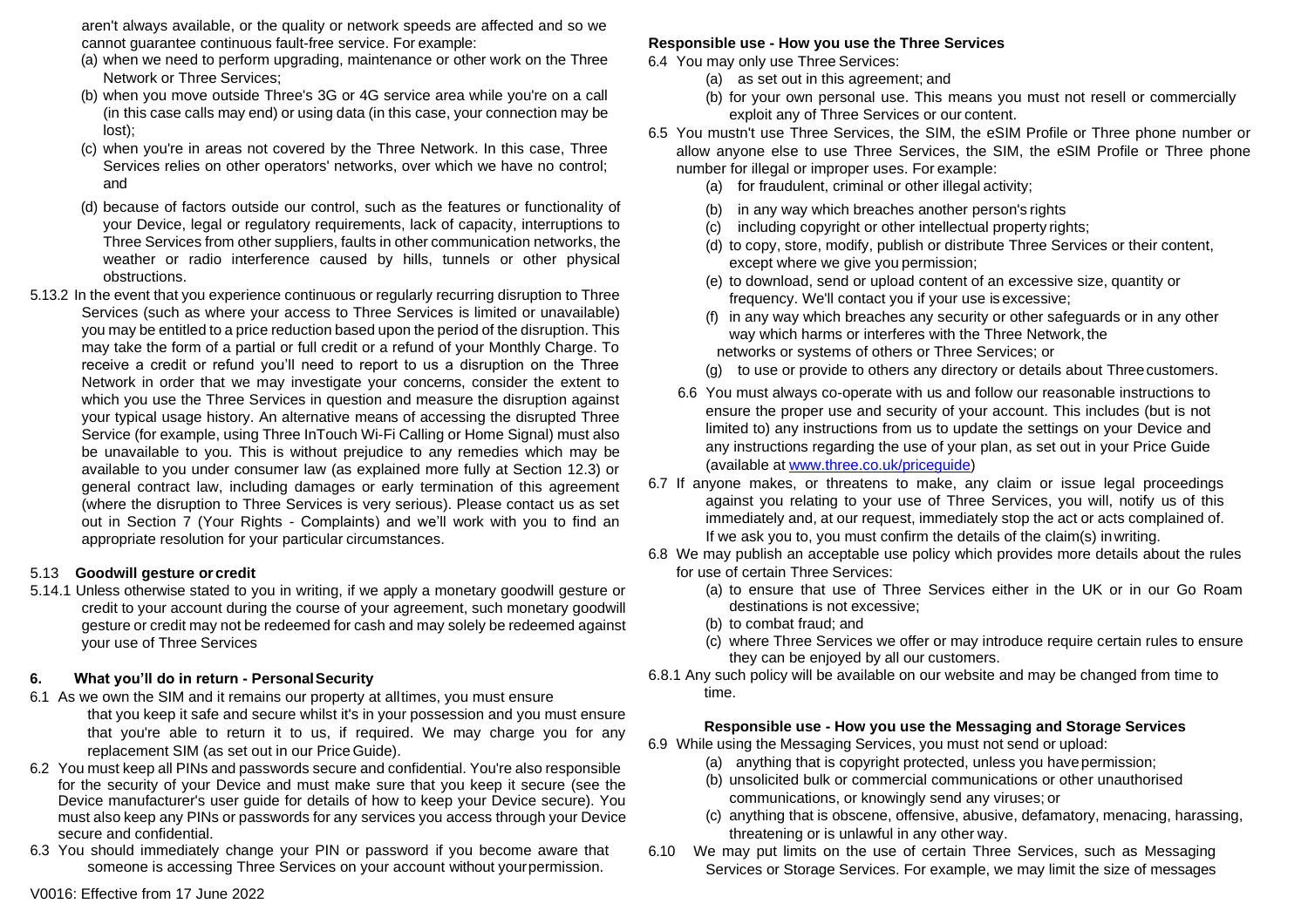or storage space.

6.11 While we have no obligation to monitor the Messaging Services or Storage Services, if you exceed our published use limits, or we're made aware of any issues with your use of these Three Services (for example, if we're made aware that you're using Three Services in any of the ways prohibited in Section 6.8 above) we reserve the right to remove or refuse to send or store content on your behalf. You may still be charged for any content which is blocked or removed.

### **Responsible use - How you use the Age Restricted Services**

- 6.12 If you're under 18, you're not allowed to access our Age Restricted Services. If you're 18 or over and you access the Age Restricted Services, you mustn't show or send content from the Age Restricted Services to anyone under 18. You must also ensure that you've deactivated any access to Age Restricted Services if you let anyone under 18 use your Device.
- 6.13 You accept that we cannot control access to age restricted services obtained over WiFi.

### **Responsible use - How you use the Three Services outside the UK**

- 6.14 If you use Three Services from a country outside theUK:
	- (a) your use of Three Services may be subject to laws and regulations that apply in that other country, and we're not responsible for your failure to comply with those laws or regulations:
	- (b) you will be roaming on another operator's network so:

i) you may not receive the same level of coverage and speed as you're used to on the Three network. We have no liability if you're unable to access services abroad, or if the quality of any other operator's network services differs from those provided on the Three network and;

ii) we accept no responsibility for information processing when it leaves our control.

- 6.15Use of Three Services in our Go Roam destinations is subject to our fair use policies, as published in your Price Guide, which may be updated from time to time. See [www.Three.co.uk/priceguide fo](http://www.three.co.uk/priceguide)r full details:
	- (a) Provided you have not upgraded your plan with us since 1 October 2021, if you use Three Services in our Go Roam in Europe destinations, you can use a portion of your data allowance each month at no extra cost, as set out in your Price Guide. Any use in excess of this monthly fair use limit, but within any available data allowance, will be subject to a surcharge, as set out in your Price Guide. There are no fair use limits for calls made or texts sent to standard mobile or landline numbers within our Go Roam in Europe destinations or back to the UK.
	- (b) Provided you have not upgraded your plan with us since 1 October 2021, if you use Three Services in our Go Roam Around the World destinations you can use a portion of your allowance of voice minutes, texts and data each month at no extra cost as set out in your Price Guide, unless you're on one of our Essential Plans. If you exceed this monthly fair use limit for data, your data usage may be blocked in our Go Roam Around the World destinations until your next billing period. If you exceed any of these fair use limits for any two months within a

rolling 12-month period, we have the right to suspend international roaming on your account, meaning you will no longer be able to use your device or allowances abroad. We'll let you know in advance if this is likely to happen.

- (c) If you roam exclusively in one or more of our Go Roam destinations (including both Go Roam in Europe and Go Roam Around the World) for any two complete months in a rolling 12-month period, we may suspend international roaming on your account, meaning you will no longer be able to use your device or allowances abroad. We'll let you know in advance if this is likely to happen. If you spend a full month abroad but some of that time is spent in a destination that isn't included in Go Roam, this fair use policy won't apply.
- 6.16You may accidentally roam if you're in an area close to national borders because your Device picks up a network signal across the border. If this is the case then you may be charged as if you were roaming on an international network.

### **Paying your Bills**

- 6.17You must pay us all Charges in connection with all Three Services which are accessed using the SIM or eSIM Profile we supply to you. You must pay the Monthly Charge, whether or not your allowance of voice minutes, text messages and/or data are consumed by you or by another person, with or without your permission. You must also pay for all Three Services of voice minutes, text messages and/or data within your allowance and which are accessed using the SIM or eSIM Profile we supply to you or which are accessed using your Device, whether the Three Services are accessed by you or by another person, with or without your permission. If your SIM and/or Device is lost or stolen you remain responsible for all the Charges to your account until you tell us what happened and arrange for your SIM, eSIM Profile and/or Device to be deactivated.
- 6.18We'll send you a bill on a periodic basis and this will usually be done monthly. However, we may change this period, and we would give you at least 14 days' notice of this.
- 6.19Your bill will normally include your Monthly Charge for your Package for the next billing period and any administration fees along with Charges for your use of the Three Services in the UK in the last period and outside the UK in prior periods (if not within your allowance). If your Package includes an allowance, of a certain number of voice minutes or text messages, and/or a certain amount of data each month. If you haven't used all of that monthly allowance by the time we bill you, it will expire and your monthlyallowance will then start again on each monthly bill date (which you will see on your bill).
- 6.20Charges on your bill are shown inclusive of VAT (where appropriate), unless you're a business customer, in which case, VAT will be added to your bill where appropriate.
- 6.21You must make your payment by the due date and by one of the payment methods stated on your bill. If you choose to pay by a Recurring Payment Method, you will benefit from a monthly discount (as set out in our Price Guide. See also Section 6.24). However, we may also submit an interim bill or require an immediate payment if we think you have exceeded a reasonable limit on your account. Your bill will state the amount of the Charges due from you and the due date by which you must make payment. If you fail to pay your account on time, you will be breaking your agreement and we may Suspend or Disconnect you. In this case, you will have to pay any outstanding Charges. We may set a credit limit on your account. If you exceed the credit limit we set, we may Suspend any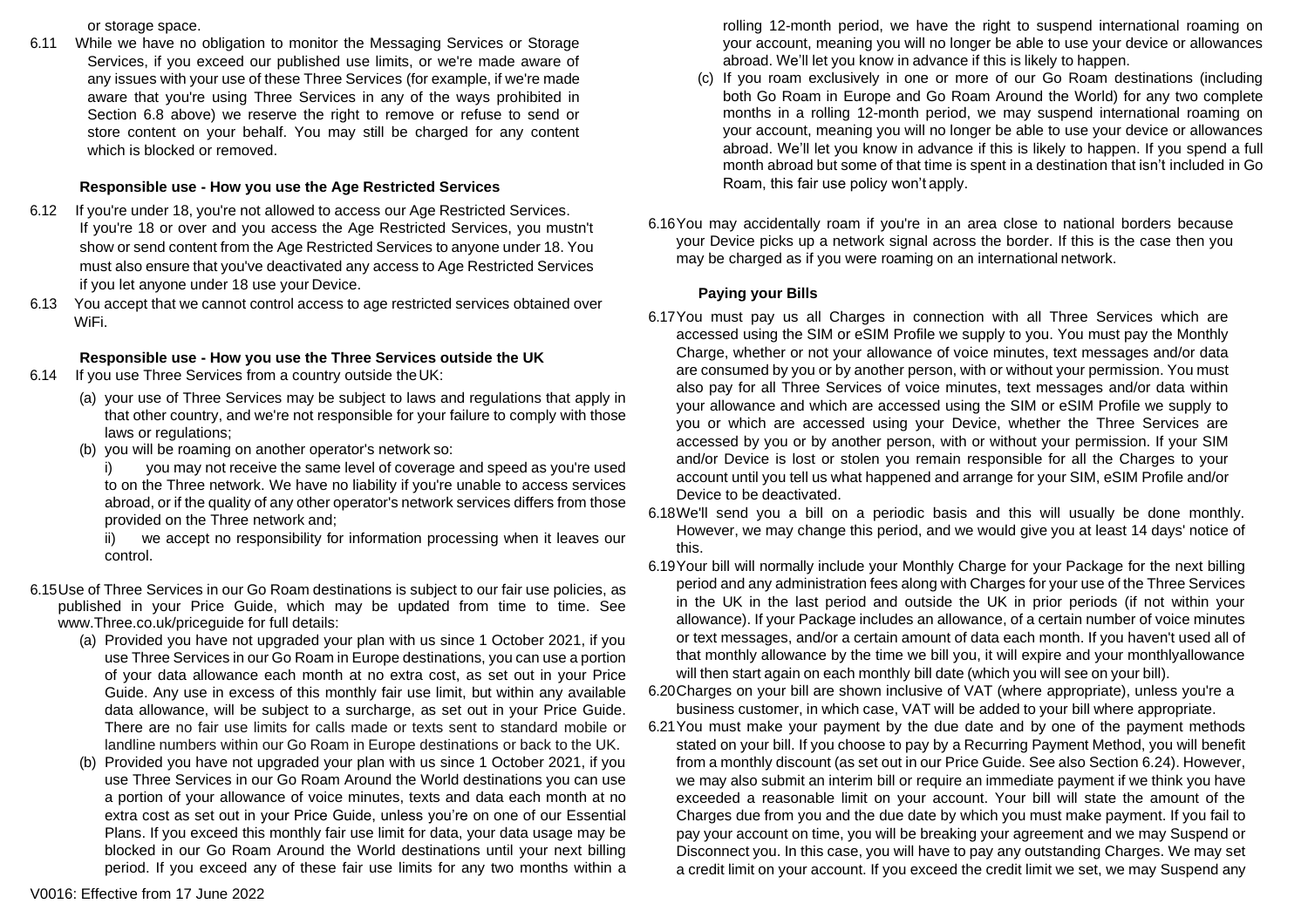or all of the Three Services you use until you've made a payment to your account. You shouldn't use the credit limit for budgeting as the amount you owe isn't capped or limited by any credit limit we set.

- 6.22We may need to take legal or other collection action against you for non- payment of Charges. This could mean you have to pay our reasonable costs and expenses, or the reasonable costs and expenses of our assignees, including legal and administration costs. Interest may be added on a daily basis to any unpaid Charges and costs, at 2% per annum above the base rate of HSBC Bank plc, from the date payment is due until it is received.
- 6.23 As a condition of signing up to Three Services, we require you to set up adirect

debit to pay your Charges and you will benefit from a discount to your Monthly Chargeif you pay by this efficient means. In order to maintain this discount, you must continueto have a valid direct debit or other Recurring Payment Method in place. If you don't have a Recurring Payment Method in place, and pay us by other means, you won't benefit from the discount. Please see the Price Guide for further details of the discountamount and Recurring Payment Methods we accept.

6.24 Three will notify you at least 30 days in advance of any change in your payment date.

### **7 Your Rights - Complaints**

- 7.1 If you're unhappy about any aspect of Three Services, you should contact Three Customer Services.
- 7.2 We'll investigate any complaint in accordance with our customer complaints code, after which we'll contact you with the results. A copy of our customer complaints code can be viewed on our website at Three.co.uk/complaints or you can request a copy by contacting Three Customer Services. If we are unable to resolve your complaint, you may, depending on the nature of your complaint, be entitled to ask Ombudsman Services: Communications to consider your complaint for you. Their website address is: https://www.ombudsma[n-services.org.](https://www.ombudsman-services.org/)
- 7.3 See Section 13 for information about data protection and privacy complaints.

### **8 Our Rights - Intellectual Property**

- 8.1 All rights in Three Services and their content, belong to us, or our licensed source, such as a content provider. We reserve all our rights.
- 8.2 The 'Three' trademark and other related images, logos and names are proprietary marks of our group of companies. We reserve all our rights.

### **9 Suspension of Three Services**

- 9.1 We may Suspend any or all of the Three Services you use without notice if:
	- (a) we reasonably believe you've provided us with false or misleading details about yourself as set out in Section 13;
	- (b) we advise you that your excessive use of Three Services (as may be defined in accordance with Section 6.7 above) is causing problems for other users, and you're continuing to use Three Services excessively;
	- (c) we believe your Device, SIM or eSIM Profile has been lost, stolen or is being used in a way not allowed by this agreement;
	- (d) we reasonably believe that you've used Three Services, the SIM(s), the eSIM Profile(s) or a Three phone number for illegal or improper purposes in

contravention of our responsible use requirements in Section 6above;

- (e) we receive a serious complaint against you which we believe to be genuine (for example, if we receive a complaint that you're using Three Services in any of the ways prohibited in Section 6); or
- (f) we're required to Suspend your Three Services by the emergency services or other government authorities.
- 9.2 In addition to the circumstances set out in Section 9.1, we may also Suspend any or all of the Three Services you use without notice if:
	- (a) you haven't paid our Charges on time, or if you've previously failed to pay your Charges on time; or
	- (b) you've exceeded any credit limit that we may have set for you (as set out in Section 6.20 above); or
	- (c) you have insufficient credit in your account to cover Charges you agreed to pay in advance.

Additionally, we reserve the right to Suspend any other account(s) you have with us,if we reasonably believe that you will be unable to pay the relevantCharges.

- 9.3 We may end any calls that you make that are longer than 2 hours' duration in order to prevent you from incurring excessive, inadvertent costs.
- 9.4 We may turn off your Messaging Services if they're inactive for an extended period of time - we'll let you know before this happens. If we do turn off your Messaging Services we'll have no obligation to maintain any of the content in your Messaging Services, or to forward any unopened or unsent messages to you, or anyone else.
- 9.5 If we Suspend any or all of your Three Services, you will still be able to make emergency calls (unless they've been Suspended at the request of the emergency services).
- 9.6 If your Three Services are Suspended, we may agree to re-Connect you if you ask us to do so and there may be a re-Connection Charge forthis.

### **10 Ending this agreement and Disconnection of ThreeServices**

- 10.1 You may end this agreement in the following ways:
	- (a) in certain circumstances under our Returns Policy which can be found at **Three.co.uk/returns.** You will need to get in touch with Three Customer Services to arrange Disconnection;
	- (b) at any time during your Minimum Term (if you have one) by giving notice to Three Customer Services 30 days before the date you want to end the agreement. You must pay us all the Charges you owe, plus any Cancellation Fee for your Package (as set out in the Price Guide);
	- (c) at the end of your Minimum Term or any time after your Minimum Term has expired, or if you don't have a Minimum Term, provided you give notice to Three Customer Services at least 30 days before the date you want to end the agreement. A Cancellation Fee won't be charged;
	- (d) where entitled to under Section 4.
- 10.2 We may end this agreement in the following ways:
	- (a) by giving you at least 30 days' notice if your Package doesn't have a Minimum Term, or the Minimum Term has ended;
	- (b) immediately in the following cases:
		- (i) if we have the right to Suspend your Three Services on any of the grounds in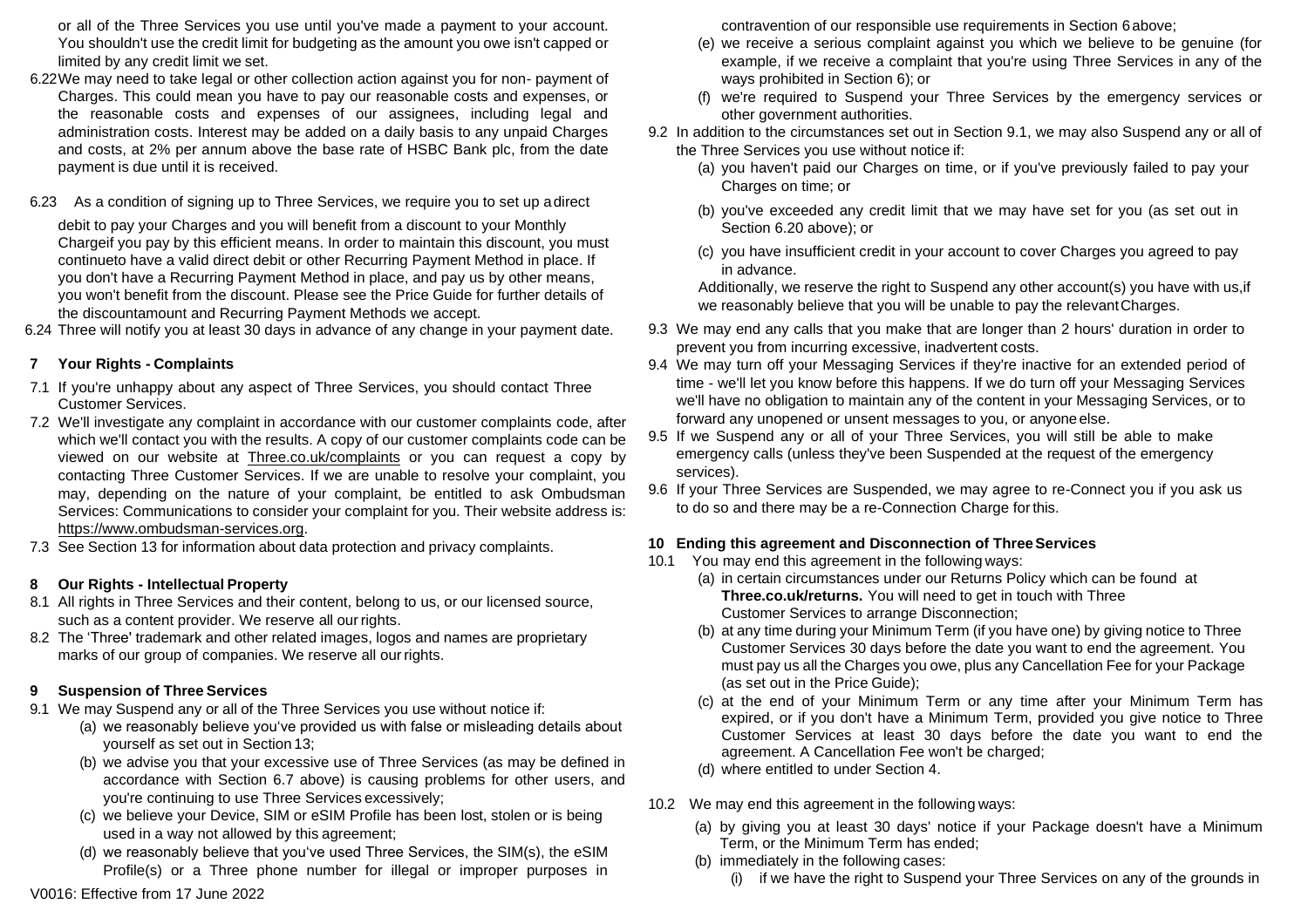Section 9 and we believe that the grounds are serious and have not been, or are unlikely to be, rectified;

(ii) if we believe that your communications with Three Customer Services or any of our retailers or agents, or your use of our Three Services, are jeopardising the operation of the network, or are of an unacceptable nature;

(iii) if we reasonably believe you won't be able to pay your bill. This could result from a failure to pass one of our credit assessments; or

(iv) in the event of your bankruptcy or insolvency;

and, in any of these circumstances, you have to pay all the Charges you owe up until we Disconnect you;

(c) if we no longer have access to other operators' networks which we need to provide Three Services, or if we're no longer able to provide Three Services due to factors beyond our control or because we cease business. If reasonably possible under these circumstances, we will endeavour to provide you with such notice as is practical.

10.3 If your Device is dual SIM compatible and your SIM or eSIM Profile is Suspended or Disconnected by us because you haven't complied with certain terms of your agreement, we may also Suspend or Disconnect the other SIM or eSIM you are using in your Device.

### **11 Effect of this agreement ending**

- 11.1If this agreement ends, we'll close your account and Disconnect you and you won't be able to use Three Services or make emergency calls.
- 11.2You must immediately pay all Charges you owe up to the date the agreement ends. If we end the agreement due to your conduct, the Charges will include a Cancellation Fee. Where you have terminated the Agreement within the Minimum Term (except as set out in Section 4.6), the Charges will include a Cancellation Fee .
- 11.3We may bill you up to 4 months following the Disconnection of your account, in respect of Charges that were incurred during your agreement with us, but not billed prior to the date of Disconnection. In accordance with Section 6.16, you must pay us all Charges in connection with all Three Services which are accessed using the SIM or eSIM Profile we supplied to you.

Following termination of your agreement, in the event that your account has a credit balance (not including any balances detailed in 5.14) of fifty pence or less and that balance remains unclaimed for a period of 3 months we reserve the right to donate that amount to a charity we designate. In the event that your terminated account has a higher credit balance after a substantive period of time, we reserve the right to donate such amount to charity if we have tried to refund you and/or contact you to return the unclaimed credit balance and have failed to do so having made all reasonable efforts.

### **Liability**

### **Limits on our liability**

- 11.4All of our obligations to you relating to Three Services are set out in your agreement. If you wish to make any change to this agreement or rely on any other term, you must obtain our agreement to the change of term in writing.
- 11.5 Except as set out in 12.3:

V0016: Effective from 17 June 2022 (a) all other terms, conditions and warranties relating to Three Services

are excluded;

- (b) our entire liability to you for something we do or don't do will be limited to £3,000 for one claim or a series of related claims;
- (c) we're not liable for any loss of income, business or profits, or for any loss or corruption of data in connection with the use of Three Services. We're not liable for any loss or damage that was not reasonably foreseeable when you entered into the agreement; and
- (d) we're not liable for any service, goods and content you may take from third parties, including if they are defective or deficient, and any dispute with a third party will not affect your obligations to us.
- 11.6Nothing in this agreement removes or limits our liability for fraud, death or personal injury caused by our negligence or for any liability which can't be limited or excluded by law. If you're a consumer, you also have other legal rights and remedies that apply in addition to any provided to you under Clause 5.13.2 of this agreement or at common law. Some of the key legal rights you have as a consumer are contained in the Consumer Rights Act 2015, which provides legal remedies to you where we have, for example, not exercised reasonable care and skill in providing Three Services, or where goods or digital content we supply to you are faulty or not as described. These remedies may include, for example, the right to ask us to fix the problem or to a price reduction. Consumer law also gives you rights if we provide you with misleading information that leads you to enter into a contract with us. For more information on your legal rights (also known as your statutory rights), contact your local authority Trading Standards Department or Citizen's Advice Bureau.

### **Three Services - Area where we have no responsibility**

11.7We'll try to ensure the accuracy, quality and timely delivery of Three Services. However:

- (a) we accept no responsibility for any use of, or reliance on, Three Services, or for any disruptions to, or any failures or delays in, Three Services. This includes, without limitation, any alert services or virus detection services; and
- (b) subject to Section 12.3 we don't make any representations as to the accuracy, comprehensiveness, completeness, quality, error free nature, compatibility, security or fitness for purpose of Three Services. They are provided to you on an 'as is' basis.
- 11.8 We won't be liable:
	- (a) for any loss you may incur as a result of someone using your PINs or passwords with, or without, your knowledge; or
	- (b) if we cannot carry out our duties, or provide Three Services, because of something beyond our control.

### **Others' content and Services - Areas where we have no responsibility.**

- 11.9 You may be able to use Three Services:
	- (a) to upload, email or transmit content; and
	- (b) to access content which is branded or provided by others and to obtain goods and services from others, which may be in a digital form. Where we provide you with such access, all we do is transmit the content to you and we don't exercise control over the content, goods
	- (c) or services. We're not responsible or liable in any way for, and don't endorse, any of this content, goods or services, including any content, goods and/or services that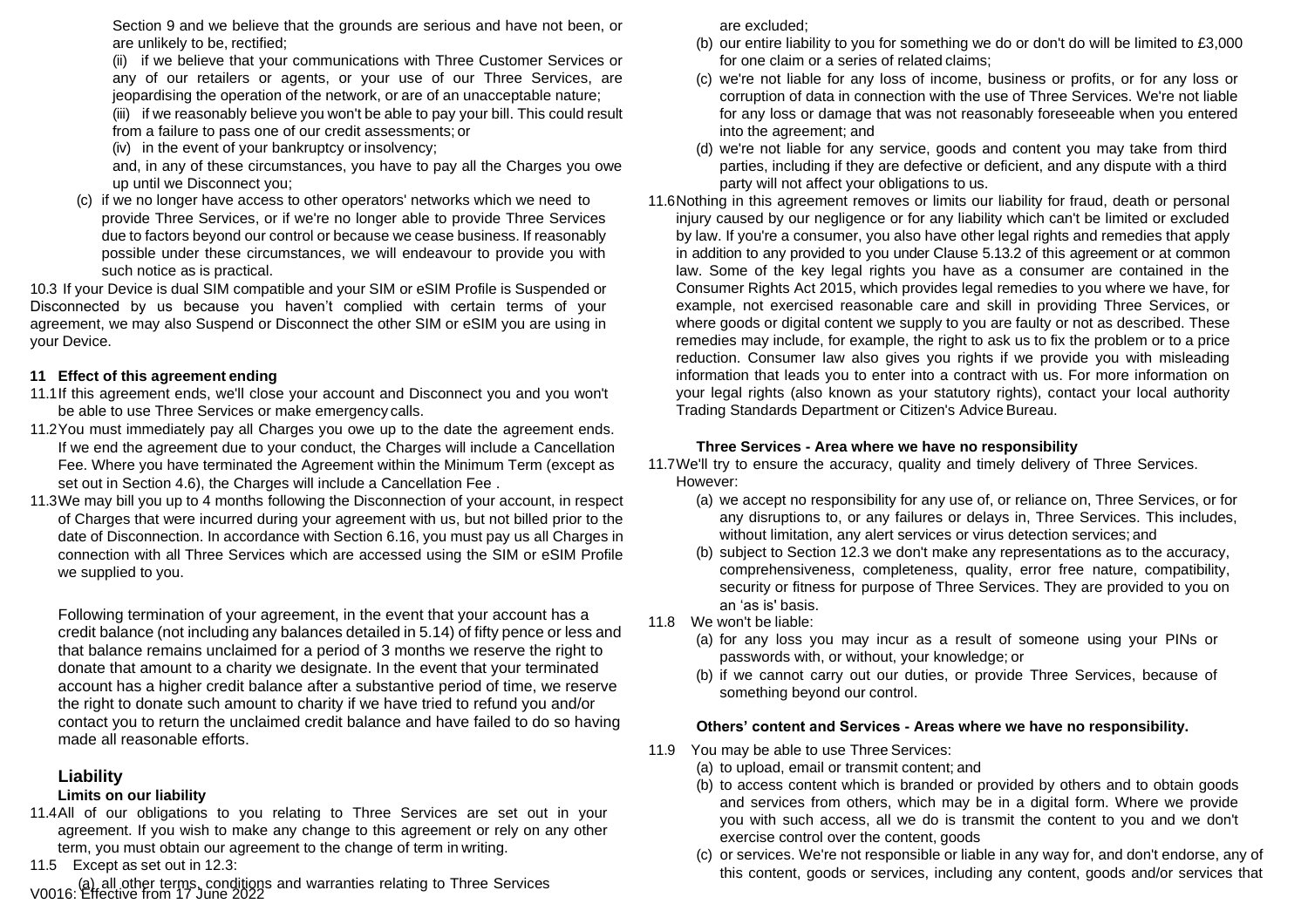you may pay for using Three Services. You also accept that we have no responsibility for information you supply to third parties who provide content, goods or services on the Three Network.

11.10 This Section 12 will apply even after this agreement has ended.

### **12 Privacy Notice and Your Information**

- 12.1 We are the data controller of Your Information (as defined in Section 13.5) collected through your use of the Three Services for the purpose of UK data protection law. We'll only use Your Information in accordance with this notice and applicable UK data protection and privacy laws. Please read all of this notice and feel free to contact us at the address in Section 13.8 below with any questions.
- 12.2 Whenever you provide us with personal information about yourself, you agree that it will be true, complete and accurate. You must tell us if this information changes.
- 12.3 If you provide us with information about another individual or register a Device in the name of another individual you must have their agreement to do so or be acting with legal authority.
- 12.4 If we reasonably believe that you have supplied us with false or inaccurate information, or if we suspect fraud, we may delay your Connection or suspend your access to Three Services until an investigation has been completed to our satisfaction.
- 12.5 In order to supply you with Three Services under this agreement, we may process Your Information. By "Your Information" we mean personally identifiable information:
	- (a) that you give us or that we obtain about you as a result of any application or registration for, and use of, Three Services. It may include your name, current and previous address(es), date of birth, phone and fax numbers, gender, email address, employment and lifestyle information, bank and credit or debit card information, and information obtained from credit reference and fraud prevention agencies, marketing organisations and those who provide services to us, and may include information from other countries;and.
	- (b) acquired and processed about your use of Three Services while you're a customer of Three, including Location Data, your Communications Data, dynamic IP addresses, your phone number, the unique code identifying your Phone and SIM or eSIM Profile, and your account information, including contact history notes.
- 12.6 Some of Your Information may be classified as "sensitive" (such as visual or hearing impairments) and we'll ask your permission if we wish to use or share this information.
- 12.7 When you make a call, the calling line identity ("CLI") of your phone (your Three phone number) will be displayed on the phone of the person you call. If you don't wish your CLI to be displayed and/or transmitted you should check your user guide or contact Three Customer Services. Your CLI cannot be blocked when calling the emergency services, or when sending a text, picture, or video message.
- 12.8 You must keep any passwords and PIN numbers relating to your Three account and Three Services safe and secure. You must not share them with anyone else. If you find or suspect that anyone else knows your passwords or PIN numbers, or can guess them, you must contact us immediately and ask us to change them. This is your responsibility.

V0016: Effective from 17 June 2022 Information is processed, please contact our Data Protection and Privacy 12.9 If you have any questions about this notice or the way in which Your Officer, by writing to Hutchison 3G UK Ltd, 450 Longwater Avenue, Green Park, Reading, Berkshire, RG2 6GF or by sending an email [to](mailto:DPA.Officer@three.co.uk) [DPA.Officer@three.co.uk](mailto:DPA.Officer@three.co.uk)

12.10 We may be required to process Your Information to comply with our legal requirements, to enable us to fulfil the terms of our contract with you or in preparation of us entering into a contract with you. If you do not provide the relevant information to us, we may not be able to provide the service toyou.

### **Your Information received from other sources**

12.11 We may receive personal data about you from credit reference agencies, fraud prevention agencies, marketing partners, the electoral register and other commercial partners who may deliver services to us.

### **Use of Your Information.**

12.12 Your Information may be used by us, our employees, service providers and disclosed to third parties for the purposes set out below. For each of these purposes, we have set out the legal basis on which we use Your Information.

### **(a) Credit Referencing, Identity Checks and Fraud Prevention**

- (i) In order to process your application, we will perform credit and identity checks on you with one or more credit reference agencies ("CRAs") such as Call Credit, Experian and Equifax. To do this, we will supply your personal information to CRAs and they will give us information about you. This will include information from your credit application and about your financial situation and financial history. CRAs will supply to us both public (including the electoral register) and shared credit, financial situation and financial history information and fraud prevention information. We will use this information to:
	- Assess your creditworthiness and whether you can afford to take the product;
	- Verify the accuracy of the data you have provided to us;
	- Prevent criminal activity, fraud and money laundering;
	- Manage your account(s);
	- Trace and recover debts; and
	- Ensure any offers provided to you are appropriate to your circumstances.

We will continue to exchange information about you with CRAs while you have a relationship with us. We will also inform the CRAs about your settled accounts. If you borrow and do not repay in full and on time, CRAs will record the outstanding debt. This information may be supplied to other organisations by CRAs. When CRAs receive a search from us they will place a search footprint on your credit file that may be seen by other lenders.

If you are making a joint application, or tell us that you have a spouse or financial associate, we will link your records together, so you should make sure you discuss this with them, and share with them this information, before lodging the application. CRAs will also link your records together and these links will remain on your and their files until such time as you or your partner successfully files for a disassociation with the CRAs to break that link.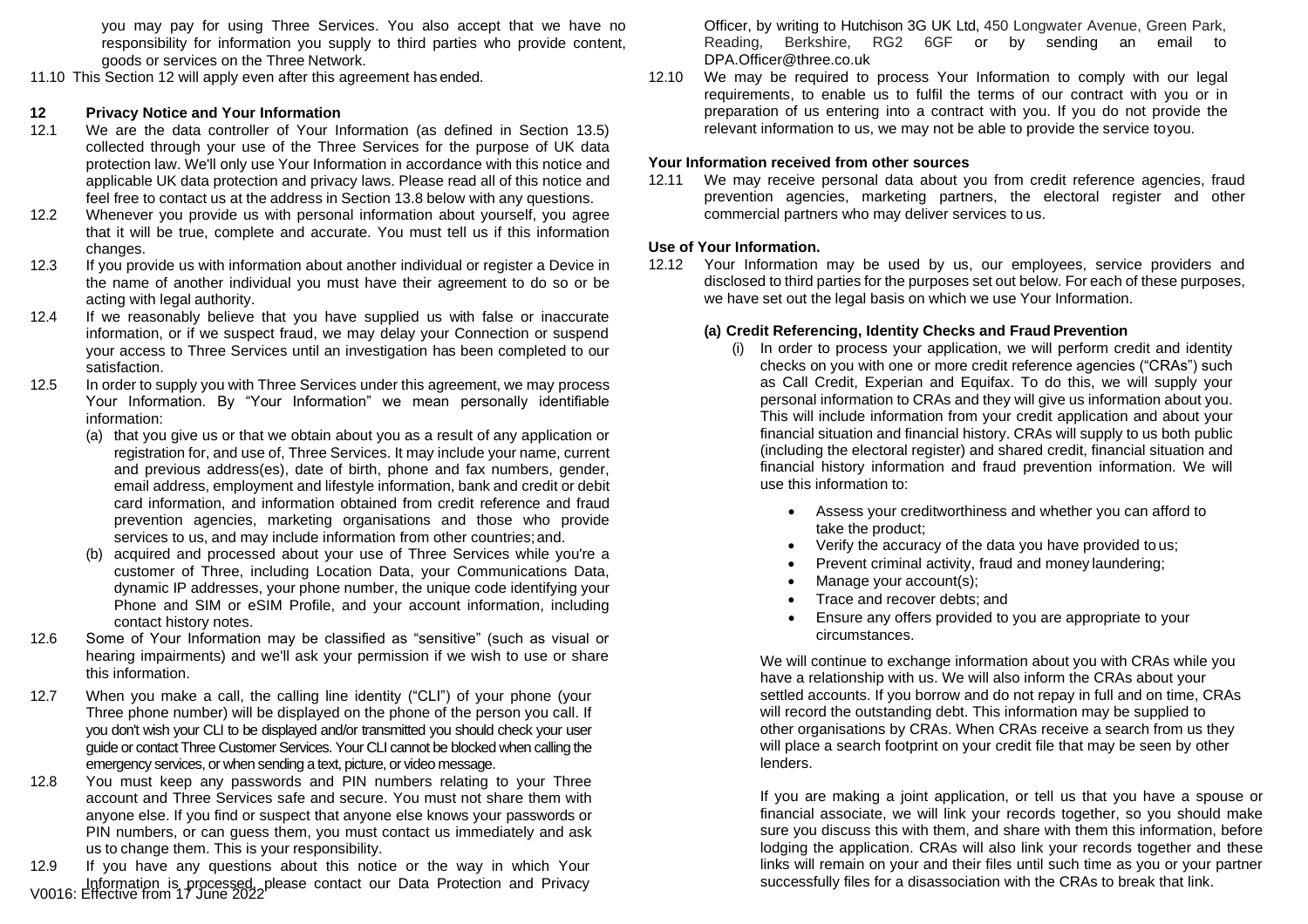The identities of the CRAs, their role also as fraud prevention agencies, the data they hold, the ways in which they use and share personal information, data retention periods and your data protection rights with the CRAs are explained in more detail in the Credit Reference Agency Information Notice ("CRAIN"). CRAIN is also accessible from each of the three CRAs – clicking on any of these three links will also take you to the same CRAIN document: Callcredit [www.callcredit.co.uk/crain;](http://www.callcredit.co.uk/crain%3B) Equifax [www.equifax.co.uk/crain;](http://www.equifax.co.uk/crain%3B) Experian [www.experian.co.uk/crain.](http://www.experian.co.uk/crain)

We'll use a combination of credit scoring and/or automated decision making systems when assessing your application.

The legal basis that we rely on to process Your Information for the above purpose is for performance of a contract between you and us or in order for us to take steps prior to entering into a contract with you or our legitimate business interests in order for us to manage our relationship with you.

- (ii) We'll also disclose details of your agreement with us, the payments you make under it, account balances and information about any default, dispute, and debts to CRAs. We'll also disclose details of any change of address reported to us or which we become aware of. Credit searches and the information supplied by us and held by CRAs is used by us and other organisations to help make decisions about other credit applications by you or other members of your household with whom you're linked financially to trace debtors, recover debts, to prevent and detect fraud and to manage your account. The legal basis that we rely on to process Your Information for the above purpose is our legitimate business interests in order for us to manage our relationship with you.
- (iii) We may also check and share your details with fraud prevention agencies such as Action Fraud and CIFAS and we'll record (and pass to the fraud prevention agencies) details of any false or inaccurate information provided by you or where we suspect fraud. Records held by fraud prevention agencies will also be used by us and other organisations to help prevent fraud and money laundering, for example, when checking details on applications for credit or other facilities, managing credit and credit-related accounts or facilities, recovering debt, checking details on proposals and claims for all types of insurance and checking job applications and employees. Those fraud prevention
- (iv) agencies may disclose information to law enforcement agencies where requested and necessary for the investigation of crime. We and other organisations may access and use (from a country other than the UK) the information recorded by fraud prevention agencies. The legal basis that we rely on to process Your Information for the above purpose is the performance of a contract between you and us or in order for us to take steps prior to entering into a contract with you or our legitimate business interests in order for us to manage our relationship with you.
- (v) We may also use and share your details for the collection of any debts owed by you. This may include the use of debt collection agencies to collect debts on our behalf or may include the assignment of debts to a

third party company. The assignment of debts will involve the sale of your debt and account information to a third party company - this information may include your name, address and contact information, year of birth, debts owed, payment history and other information necessary to help recover the debt. The legal basis that we rely on to process Your Information for the above purpose is legitimate interest in order to manage our relationship with you.

We may also pass and share information to other communications service providers and network operators for the detection and prevention of theft and fraud. The legal basis that we rely on to process Your Information for the above purpose is legitimate interest in order to manage our relationship with you.

#### **(b) Account and Service Management**

- (i) To process applications, registrations or orders made by you, to create and administer accounts, to calculate and charge for Three Services, to produce any necessary invoices or billing statements, and to provide to Three Customer Services, including for the management of any complaints or queries. The legal basis that we rely on to process Your Information for the above purpose is for performance of a contract between you and us or in order for us to take steps prior to entering into a contract with you.
- (ii) To supply any products, services or information requested by you and/or which we may provide. The legal basis that we rely on to process Your Information for the above purpose is for performance of a contract between you and us or in order for us to take steps prior to entering into a contract with you.
- (iii) For traffic and billing management, which may involve the use of Your Information. We deploy a balance of technical, logical and security controls to protect the processing of Your Information on the Three network. The legal basis that we rely on to process Your Information for the above purpose is legitimate interest and/or to enable us to improve and develop our business operations and the services.
- (iv) To ensure the accuracy and performance of Three Services. This may involve the use of Your Information in a live test environment. The legal basis that we rely on to process Your Information for the above purpose is legitimate interest and/or to enable us to improve and develop our business operations and services.
- (v) To update your Device remotely "over the air" with software updates and to investigate and resolve any Service related queries made by you. The legal basis that we rely on to process Your Information for the above purpose is performance of our contract with you.
- (vi) To process data revealing the geographic location of your Device in order to provide location based services requested by you and which may be provided by Three or by third parties on behalf of Three, or where you request location based services directly from third parties. We may share your Location Data with the emergency services if you call 999 or112 using a Device with Android operating system 2.3 and above within the UK. This is to help the emergency services more accurately locate you in the event of an emergency where you may not know, or be able to communicate, your location. The legal basis that we rely on to process Your Information for the above purpose is for performance of contractual obligations between us and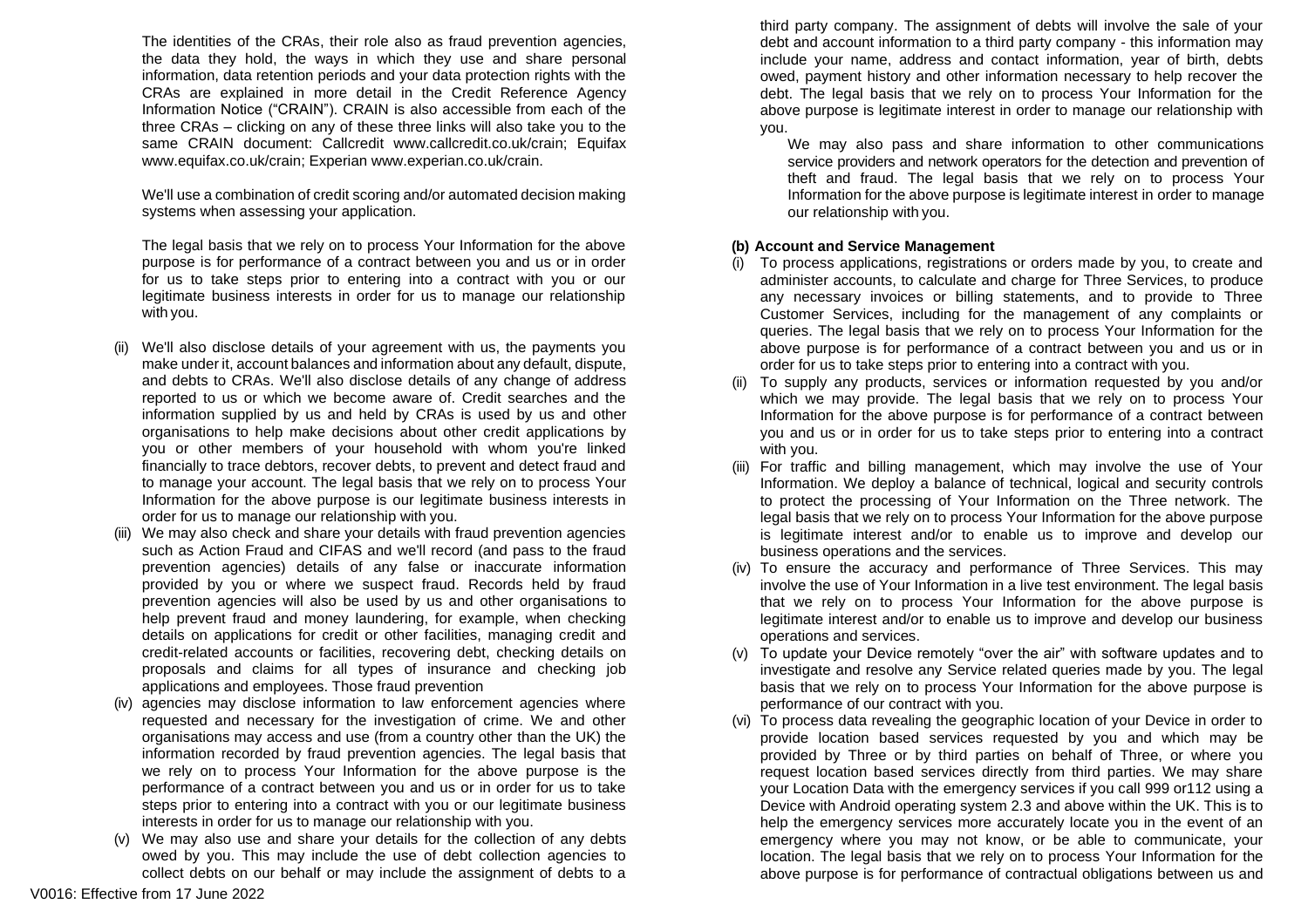- us.
- (vii) We may monitor and record calls and messages between you and Three Customer Services for training and quality purposes. The legal basis that we rely on to process Your Information for the above purpose is legitimate interest and/or to enable us to improve and develop our business operations and services.
- (viii) Please be aware that when you call Three Customer Services, your phone number will automatically be presented to Three Customer Services so that we're able to provide you with integrated customer services and for security purposes. The legal basis that we rely on to process Your Information for the above purpose is legitimate interest and/or to enable us to improve and develop our business operations and services.

### **(c) Marketing and keeping you informed**

- (i) To carry out analysis of your information, in order to develop our relationship with you, to develop and personalise Three Services and to present and deliver these to your Device. The legal basis that we rely onto process Your Information for the above purpose is our legitimate interests and/or your consent.
- (ii) To keep you informed about Three's services, developments, pricing tariffs, special offers, and any discounts or awards which we believe may be of personal interest to you, or which you may be entitled to. We may keep you up to date directly to your Device, and by post, phone and by electronic messaging such as phone, text and picture message, email voice, audio and videomail, subject to any preferences indicated by you. You can contact us at any time to ask us not to use your location or Communications Data for marketing purposes or if you would prefer not to receive direct marketing information, or simply to update your preferences by writing to or calling Three Customer Services, by sending an email to [DPA.Officer@three.co.uk](mailto:DPA.Officer@three.co.uk) or by updating your marketing preferences directly from your Device or online using My3. The legal basis that we rely on to process Your Information for the above purpose is our legitimate interests and/or your consent.
- To tell you about the products and special promotions of carefully selected partners (subject to your preferences) and allow you to receive advertising and marketing information from them but without passing control of your information to the third party concerned. We may also share depersonalised or aggregated data with third parties for analysis and insight in relation to the use of the Three network and its services. You can opt out by sending an email to [optout.bigdata@three.co.uk](mailto:optout.bigdata@three.co.uk) The legal basis that we rely on to process Your Information for the above purpose is our legitimate interests and/or your consent.
- (iv) To carry out market research and surveys. The legal basis that we rely on to process Your Information for the above purpose is our legitimate interests and/or your consent.
- (v) To carry out activities necessary to the running of our business, including system testing, network monitoring, staff training, quality control and any legal proceedings. The legal basis that we rely on to process Your Information for the above purpose is for our legitimate interests in order to conduct and manage our business; for the performance of our

contract between you and us; or in connection with legal proceedings (i.e. the establishment, exercise or defence of legal claims).

- (vi) To carry out any activities or disclosures to comply with any regulatory, government or legal requirement. The legal basis that we rely on to process Your Information because the processing is necessary for compliance with a legal obligation.
- (vii) We may enter your name, address and phone number in a publicly available directory enquiry service and directories operated by us or by a licensed third party operator such as BT, subject to your preferences and only where you have given us permission. The legal basis that we rely on to process Your Information for the above purpose is your consent.

### **Other third parties that we may disclosure Your Information to**

12.13 Your Information may also be processed by:

(a) our business partners, suppliers and sub-contractors for the performance of any contract we enter into with you, for example we engage third parties to process applications, to carry out surveys and to provide insurance for your Device.

(b) other members of our Group;

(c) other professional advisers (including accountants and lawyers) that assist us in carrying out our business activities;

(d) police and other law enforcement agencies in connection with the prevention and detection of crime;

(e) other external agencies and organizations (including the National Crime Agency) for the purpose of preventing and detecting fraud (including fraudulent transactions), money laundering and criminal activity; and

(f) third parties if we are under a duty to disclose or share Your Information in order to comply with any legal obligation or instructions of a regulatory body (including in connection with a court order), or in order to enforce or apply the terms of any agreements we have with or otherwise concerning you (including agreements between you and us) or to protect our rights,property

or safety of our customers, employees or other third parties.

(g) We may also disclose Your Information to other third parties, for example:

(i) in the event that we sell or buy any business or assets we will disclose Your Information to the prospective seller or buyer of such business or assets;

(ii) if we or substantially all of our assets are acquired by a third party (or are subject to a reorganisation within our Group), Your Information held by us will be one of the transferred assets; and

(iii) if we are under a duty to disclose or share Your Information in order to comply with any legal obligation, or in order to enforce or apply the agreements concerning you (including agreements between you and us).

### **Fraud Prevention**

**13.14.** The personal information we have collected from you will be shared with fraud prevention agencies who will use it to prevent fraud and money-laundering and to verify your identity. If fraud is detected, you could be refused certain services, finance, or employment. Further details of how your information will be used by us and these fraud prevention agencies, and your data protection rights, can be found in the [terms and conditions section](http://www.three.co.uk/terms-conditions/cifas-data-use-policy) [of](http://www.three.co.uk/terms-conditions/cifas-data-use-policy)  our [website.](http://www.three.co.uk/terms-conditions/cifas-data-use-policy)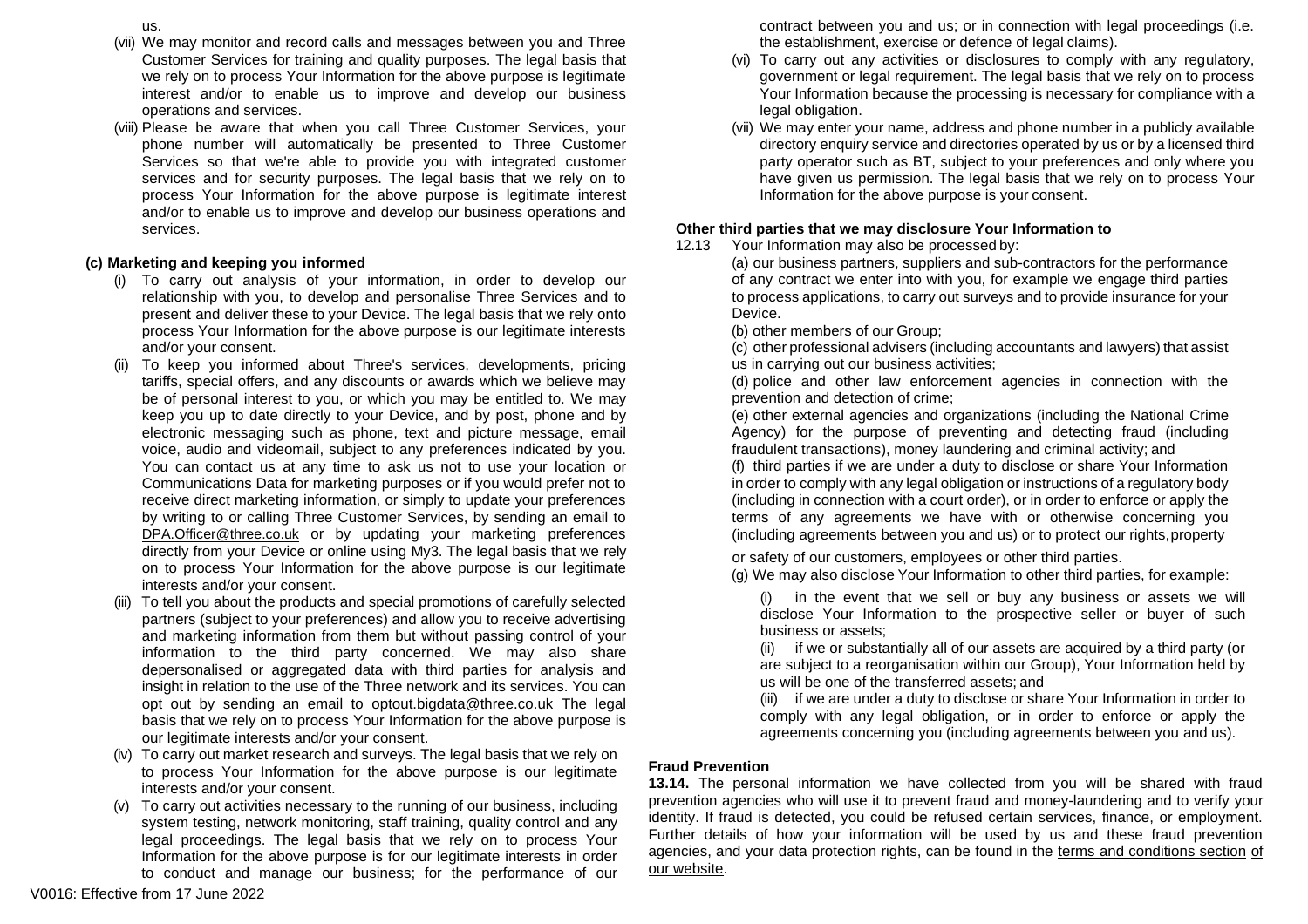#### **Automated decision making**

13.15 When you apply for a pay monthly plan, we will obtain information from one or more CRAs, which will be used in an automated decision process to determine whether we can enter a contract with you. If you wish for the decision to be reassessed bya person, you may do so by calling Three Customer Services or by writing to us at: Three Customer Services, Hutchison 3G UK Ltd, PO Box 333, Glasgow G2 9AG. You can also object to a decision being taken solely by automated processing (see heading Your Rights below).

### **Where will we transfer Your Information**

- 13.16 Your Information will be processed both within and outside the European Economic Area (**EEA**). Where we transfer Your Information outside ofF the EEA, we will implement appropriate and suitable safeguards to ensure that such personal information will be protected as required by applicable data protection law. as required by applicable data protection law. These measures generally include:
	- (a) Commercial terms to safeguard the processing of Your Information and;
	- (b) Technical security standards commensurate with the nature of the data being processed.
- 13.17 For further information as to the safeguards we implement please contact our Data Protection and Privacy Officer at the contact details set out in Section13.9.

#### **Retention of data**

13.18 We may retain Your Information for as long as is necessary for the purposes detailed in this notice and until charges for Three Services cannot be lawfully challenged and legal proceedings may no longer be pursued. Generally, we'll keep your communications data for up to one year. Your account information will be kept after your relationship with Three ends to comply with our legal and regulatory obligations.

#### **Your Rights**

You have certain rights with respect to Your Information. The rights may only apply in certain circumstances and are subject to certain exemptions. Please see the table below for a summary of your rights. You can exercise these rights using the contact details set out in section 13.9.

|                                                                              | <b>Summary of your rights</b>                                                                                                                                                                                                                                                                                                                                                                                                                                                                                                                                                                                                                                                                                                                                                                        |  |
|------------------------------------------------------------------------------|------------------------------------------------------------------------------------------------------------------------------------------------------------------------------------------------------------------------------------------------------------------------------------------------------------------------------------------------------------------------------------------------------------------------------------------------------------------------------------------------------------------------------------------------------------------------------------------------------------------------------------------------------------------------------------------------------------------------------------------------------------------------------------------------------|--|
| Right of access to<br>your<br>personal<br>information                        | You have the right to receive a copy of your personal information<br>that we hold about you, subject to certain exemptions.                                                                                                                                                                                                                                                                                                                                                                                                                                                                                                                                                                                                                                                                          |  |
| <b>Right to rectify your</b><br>personal<br>information                      | You have the right to ask us to correct your personal information<br>that we hold where it is incorrect or incomplete.                                                                                                                                                                                                                                                                                                                                                                                                                                                                                                                                                                                                                                                                               |  |
| Right to erasure of<br>personal<br>your<br>information                       | You have the right to ask that your personal information be<br>deleted in certain circumstances. For example (i) where your<br>personal information is no longer necessary in relation to the<br>purposes for which they were collected or otherwise used; (ii) if<br>you withdraw your consent and there is no other legal ground for<br>which we rely on for the continued use of your personal<br>information; (iii) if you object to the use of your personal<br>information (as set out below); (iv) if we have used your personal<br>information unlawfully; or (v) if your personal information needs<br>to be erased to comply with a legal obligation.                                                                                                                                      |  |
| <b>Right to restrict the</b><br>οf<br>use<br>your<br>personal<br>information | You have the right to suspend our use of your personal<br>information in certain circumstances. For example (i) where you<br>think your personal information is inaccurate and only for such<br>period to enable us to verify the accuracy of your personal<br>information; (ii) the use of your personal information is unlawful<br>and you oppose the erasure of your personal information and<br>request that it is suspended instead; (iii) we no longer need your<br>personal information, but your personal information is required by<br>you for the establishment, exercise or defence of legal claims; or<br>(iv) you have objected to the use of your personal informationand<br>we are verifying whether our grounds for the use of your personal<br>information override your objection. |  |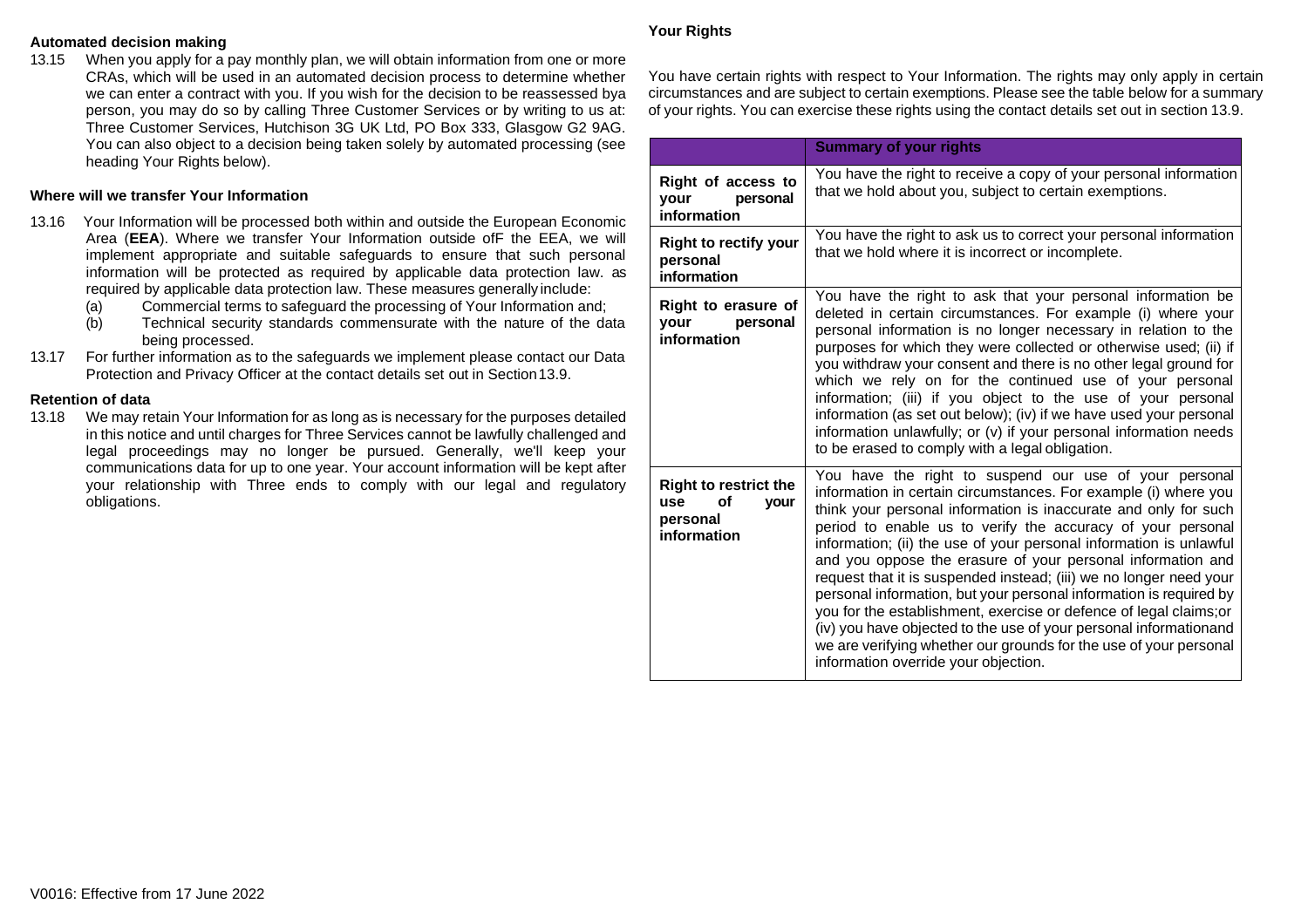| <b>Right to</b><br>data<br>portability                                                          | You have the right to obtain your personal information in a<br>structured, commonly used and machine-readable format and for<br>it to be transferred to another organisation, where it is technically<br>feasible. The right only applies where the use of your personal<br>information is based on your consent or for the performance of a<br>contract, and when the use of your personal information is carried<br>out by automated (i.e. electronic) means. |
|-------------------------------------------------------------------------------------------------|-----------------------------------------------------------------------------------------------------------------------------------------------------------------------------------------------------------------------------------------------------------------------------------------------------------------------------------------------------------------------------------------------------------------------------------------------------------------|
| <b>Right to</b><br>object to<br>the use of<br><b>vour</b><br>personal<br>information            | You have the right to object to the use of your personal<br>information in certain circumstances. For example (i) where you<br>have grounds relating to your particular situation and we use your<br>personal information for our legitimate interests (or those of a                                                                                                                                                                                           |
| Right to object to<br>decision which is<br>based solely<br><b>on</b><br>automated<br>processing | You have the right in certain circumstances not to be subject to<br>a decision which is based solely on automated processing<br>without human intervention.                                                                                                                                                                                                                                                                                                     |
| <b>Right to withdraw</b><br>consent                                                             | You have the right to withdraw your consent at any time where<br>we rely on consent to use your personal information.                                                                                                                                                                                                                                                                                                                                           |
| <b>Right to complain</b><br>to the relevant data<br>protection<br>authority                     | You have the right to complain to the relevant data protection<br>authority, which is, in the case of Three, the Information<br>Commissioner's Office, where you think we have not used your<br>personal information in accordance with data protection law.                                                                                                                                                                                                    |

### **Notification of changes**

13.19 If we change this notice we'll post the amended version on our website so you always know how we'll collect, use and disclose yourinformation.

### **14. Notices**

- 14.1 Our website, Three.co.uk, is a great source of information that you may find useful when using the Three Services - it's the most up to date source of information about Three and Three Services.
- 14.2 If we need to send any notices under this agreement to you, we'll do this by communicating them to you via phone, text message, electronic messaging, email, or mail, using your most recent contact details given to us (if any).

### **15. Other terms**

- 15.1 This agreement is governed by English Law unless you live in Scotland, in which case it will be governed by Scots Law. Each of us agrees to only bring legal actions about this agreement in a UK court.
- 15.2 If you, or we, delay, or don't take action to enforce our respective rights under this agreement, this does not stop you, or us, from taking actionlater.
- 15.3 If any of the terms in this agreement are not valid or legally enforceable, the other terms won't be affected. We may replace any term that is not legally effective with a similar term that is.
- 15.4 We may assign or transfer some or all of our rights and obligations under your

agreement to a party who agrees to continue complying with our obligations under this agreement, provided that your rights under the agreement or any guarantees given by us to you are not affected. No other person (other than our assignee(s), if any) may benefit from this agreement.

- 15.5 In exceptional circumstances, a government authority may order the reallocation or change of phone numbers, in which case we may have to change your Three phone number.
- 15.6 You confirm that you have full contractual capacity to agree to the agreement and are able to pay the Charges.
- 15.7 Third parties can't benefit from this agreement under The Contracts (Rights of Third Parties) Act 1999.
- 15.8 Our registered company number is 03885486 (England and Wales) and our registered office is at 450 Longwater Avenue, Green Park, Reading, Berkshire, RG2 6GF.

V0016: Effective from 17 June 2022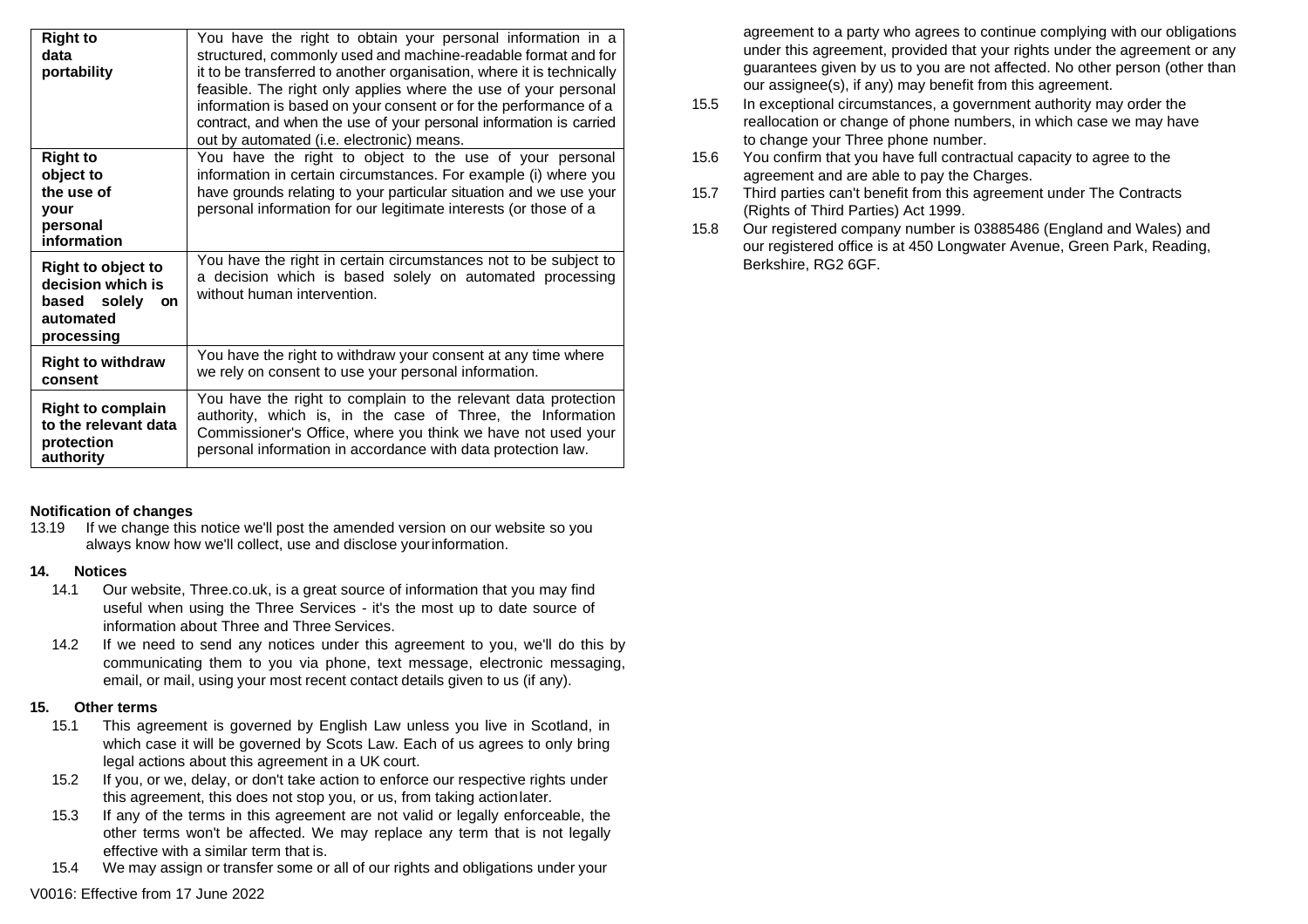### **Definitions**

Where we use these words they have the following meanings:

**Additional Services:** additional, optional or extra services which you choose to use which are not services that are part of your Package or Outside of Allowance Services. For example, they may include (but they're not limited to) Add-Ons, Premium Services, international services, services you use whilst roaming abroad, directory enquiry services, any other additional services listed in our Price Guide, calls to nongeographic numbers (such as calls to 084, 087), content or applications you may buy and/or any third party services.

**Add-on:** additional allowances which you can add to your Package when you need them (as detailed in the Price Guide).

**Age Restricted Services**: any Three Services which are for use only by customers 18 or over.

**Ancillary Services:** optional services which we may charge you relating to your use of the Three Services as listed in the Price Guide.

**Cancellation Fee:** means a fee charged if we end the agreement due to your conduct or if you end your agreement within the Minimum Term. The fee is set out in the Price Guide and is calculated as a lump sum equivalent to the total of the Monthly Charges remaining during the Minimum Term of your agreement less a variable discount, currently 3%. We reserve theright to vary the amount of the percentage discount from time to time.

**Charges**: charges for access to, and use of, Three Services as set out in the Price Guide. These charges may cover (but are not limited to) fixed periodic charges, including your Monthly Charge, usage charges (for example, charges for Outside of Allowance Services or Additional Services), account administration fees, fees for Connection and re-Connection and any costs incurred in collecting outstanding payments from you. **Communications Data**: information about the routing of services, calls and messages you make and receive, the date, time, duration and cost of these, and

information about the identity of your Device and SIM or eSIM Profile.

**Connection**: the procedure by which we give you access to Three Services. 'Connect', 'Connecting', and

'reConnection' have corresponding meanings. **Device:** any device you use to connect to Three Services, including a Phone,

Dongle, Mobile Wi-Fi, Tablet or Laptop that is authorised by us for Connection to the Three Network. **Disconnection:** the procedure by which we stop your access to Three Services. 'Disconnect,' 'Disconnected' and 'Disconnecting' have

corresponding meanings.

**Dongle:** the USB modem that's authorised by us for Connection to the Three Network which is used to access Three Services.

**eSIM**: a chip embedded in your Device to which an eSIM Profile can be downloaded.

**eSIM Profile**: contains your Three phone number and enables you to access Three Services.

**eSIM QR Code:** a QR or activation code which allows us to install and activate an eSIM Profile on the eSIM in your Device.

**Group:** means CK Hutchison Holdings Limited.

**January RPI Rate:** the January Retail Price Index annual percentage change published by the Office for National Statistics in February of each year. We may also refer to this as the **"RPI Rate".**

Laptop: a laptop which is used in conjunction with a Dongle and/or Mobile WiFi and/or SIM to access Three Services.

**Location Data:** data indicating the geographical location of your Device when using Three Services or when your Device is switched on.

**Messaging Services:** any email, voicemail, text (SMS) and multimedia messaging services (MMS), personal information management and other message or communication facilities which let you communicate with others. **Minimum Term:** the minimum fixed term for the supply of Three Services as laid out in your Package. **Mobile Wi-Fi**: the wireless mobile device which is authorised by us for connection to the Three Network

and is used to access Three Services. **Monthly Charge:** is the monthly fixed charge payable by you for your Package (asset out in the Price Guide), including any RPI Change.

**Outside of Allowance Services**: any standard Thee Services (i.e. calls and texts to standard UK mobiles and UK landlines you use when you have used up any allowance (whether voice minutes or text messages or data, as applicable) which may be included in your Package (if any) or, if you don't have any inclusive allowances with your Package, any standard Services you may use. **PAC:** a Porting Authorisation Code

**Packages:** our current Packages available for you to select that are set out in the Price Guide as well as any other Packages we may introduce in the future.

**'Your Package'** means the Package you have chosen, details of which are set out in the Welcome Letter, including your Minimum Term. There may be more than one Package available for you to choose from and if so, you will need to select one before you're Connected to Three. Depending on the Package you choose, you may receive an allowance made up of a specified number of voice minutes, text messages and/or data - details of these are set out in the Price Guide. The Packages we offer may be changed or withdrawn from time to time, and can be viewed at Three.co.uk or details requested from Three Customer Services.

**Phone:** a mobile phone that you use to access Three Services using your SIM or eSIM Profile.

**Premium Services:** any Three Services which are charged at premium rates. You can only access these Three Services, such as international calling and international roaming, with our approval.

**Price Guide:** the document that sets out the Packages available to you, our current Charges and relevant terms (including any Minimum Term and payment commitments). It can be viewed at Three.co.uk/priceguide

**RPI Change**: an increase to the Monthly Charge as described in Section 4.1.